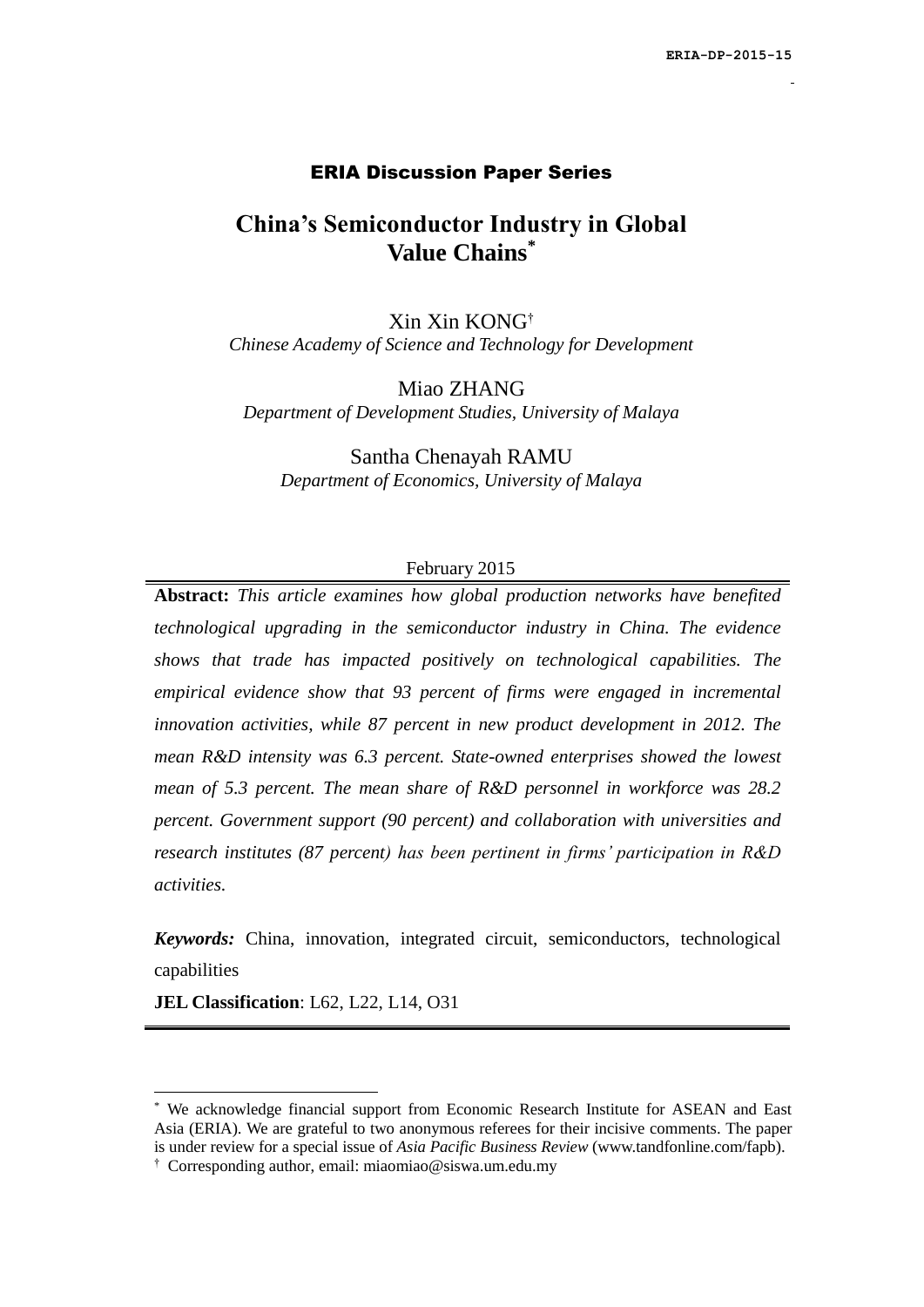#### **1. Introduction**

The Chinese semiconductor industry has expanded dramatically with industry output growing on average by 15.8 percent per annum from 56.2 billion yuan in 2000 to 281.4 billion yuan in 2011 (China Electronics Industrial Yearbook, 2013), while the global semiconductor output grew on average only by 8.8 percent per annum over the same period. Rapid growth has enabled the share of China's semiconductor output in world output to rise from 4.8 percent in 2002 to 14.5 percent in 2011. The manufacture of discrete semiconductor appliances grew on average by an impressive 22.1 percent per annum over the period 2002-2011. China has nearly 3,000 semiconductor firms with over 600 of them producing integrated circuits (IC).

Aside from the above glowing account, China's IC industry is very much characterized by low value added activities (Chen and Xue, 2010). For the industry to break out and evolve into a high value added activity, efforts are being taken by the government to stimulate technological upgrading in the industry. However, apart from initiatives to support core technology advancement, the question of whether interactions between government and firms can be strengthened to support technological catch up in the IC industrial ladder –  $a$  la the strategy pursued by South Korea and Taiwan - remains unclear. Meanwhile, while increased integration into global markets has provided space and scale to Chinese firms, there is still a lacuna in existing works detailing firm-level innovation responses arising from integration in global markets.

Hence, this paper aims to examine how global production networks have benefited national firms' technological upgrading in the semiconductor industry in China. We seek to detail the factors driving the rapid growth of the semiconductor industry, with special focus on how imports and exports have impacted on technological upgrading. In addition, we analyze the instituitional support facing semiconductor firms in their efforts to move up the global value chain.

This paper is organized as follows. The next section discusses government promotion of the semiconductor industry in China followed by a theoretical guide. Section four presents the methodlogy and data used. Section five analyzes the transformation of the industry in China. Section six evaluates technological capabilities using a sample fo 30 firms. The final section presents the conclusions.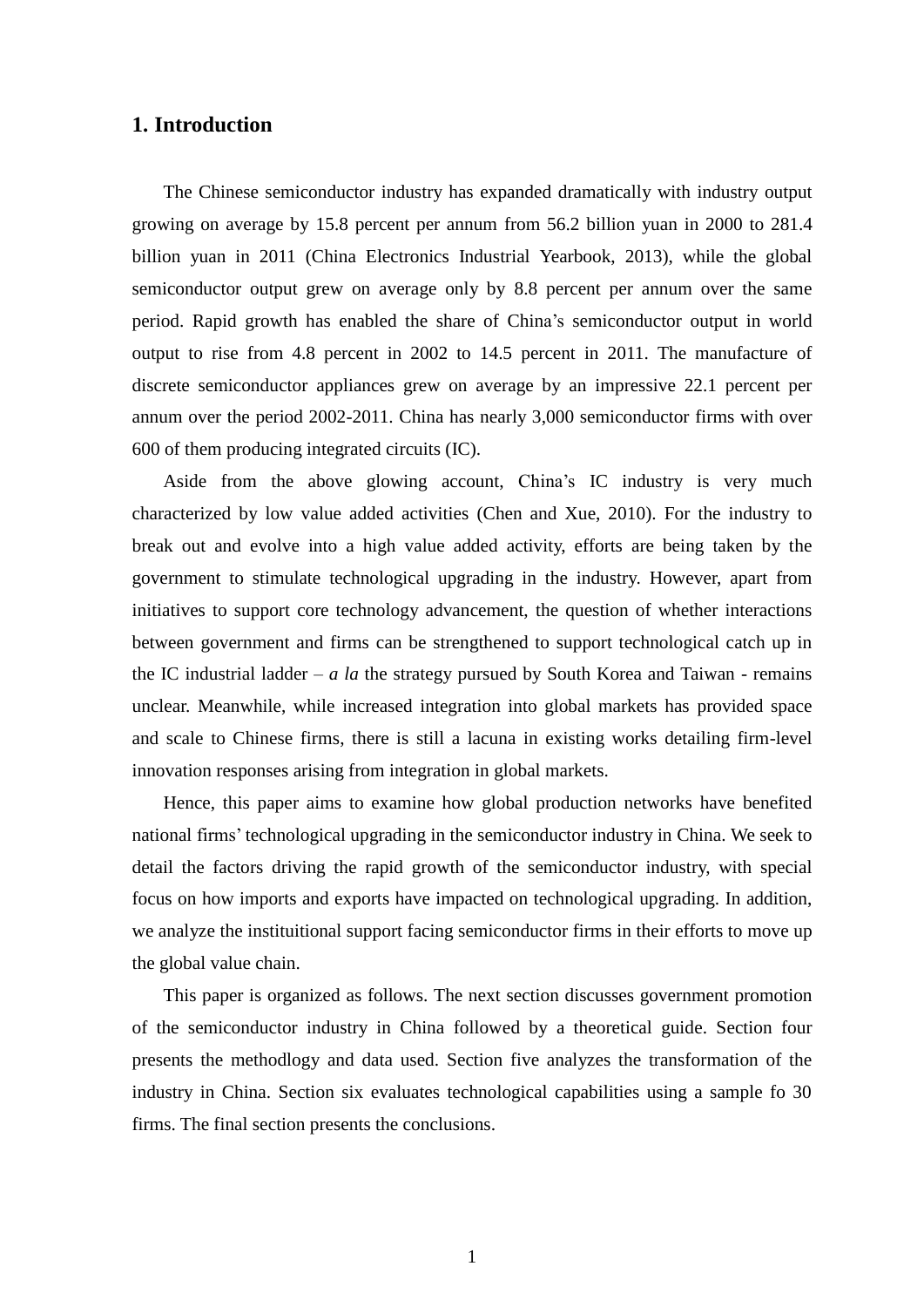#### **2. Government Promotion**

Undoubtedly, Chinese semiconductor industrial development has benefited from strong institutional support through national policies. Two distinct stages could be identified, the first before 2000 characterized by specific national programs, while the latter by overall systemic support.

A comprehensive policy framework was established to support development of the semiconductor and supporting industries. Between 2000-2014 witnessed the maturization of the supporting policy, which grew from an abstract national strategy to a concrete policy. Several policy pillars have been set up following issuance by the State Council of the Software and Integrated Circuit Industries in June 2000, the Notification of the Long-term Development Plan for Strategic Emerging Industries over the 12th Five Year Plan in July 7, 2012. The State Council strengthened policy direction further through further encouraging the Development of the Software and Integrated Circuit Industries in 28 January 2011, which provided further support fhrough financial incentive, preferetial investment policies, R&D incentives, import and export subsidies, human resources initiatives and intellectual property rights protection. Human resources initiatives and IPRs protection are both the policy aspects in the docucument issues in January 2011. Human resources aspect includes detailed policies to support the IC related talents attraction and cultivation through industry acdemia collaboration, estabilish the microelectronics institute, reform the educational methods, and talents stimulations policies. IPR aspect includes encourage software companies copyright registration, strictly implement the software and integrated circuit intellectual property protection system.

With strong policy support through tax exemptions, subsidies and R&D grants, the government has managed to promote technological capabilities, including in indigenous IC design firms. Through reinforcement of the advantages of the IC sector and upgrading into backward packages, a complete industrial value chain is expected to emerge like a "necklace" of "pearls". The goal of such a scheme is t make China a major player in the global IC industry with domestic brands and national intellectual property rights. This, the government has done through a development roadmap with timeline, development goals, action initiatives and regulations.

The sectoral development policy has stimulated industrial upgrading in the semiconductor industry through two ways. Firstly, the shifting of support from particular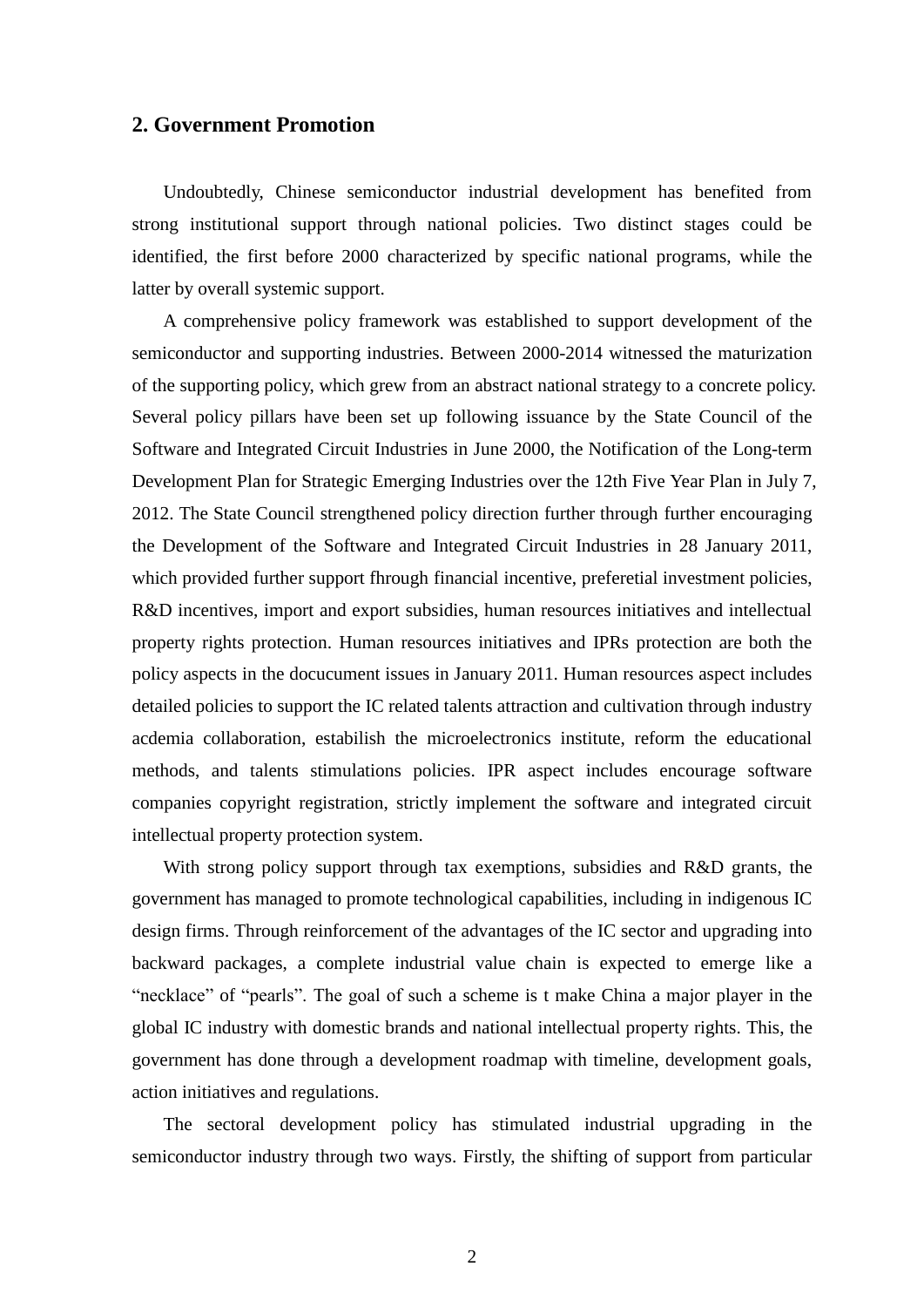segments to the entire value chain, with special emphasis on interaction between different industry players in the value chain has benefited upgrading. One example of upgrading is indicated by the Value Added Tax) reform, which has since benefited all companies in the value chain, including design, manufacturing, assembly, testing and special purpose materials and equipment manufacturing. Secondly, the policy encourages cross regional industrial integration, merger and acquisitions.

## **3. Theoretical Considerations**

This theoretical section seeks to complement the main arguments expounded by Rasiah, Kimura and Oum (2015). Also, we take the underpinnings of evolutionary economics, where industry dynamics matter in explaining the influence of institutions in the development of technological capabilities and the network of regional linkages (Nelson, 2008a; Rasiah, 2010).

Empirically, Chen and Xue (2010) profiled the relationship between firm size and technological level on different value segments of the IC industry, by capturing their position in the global division of IC design, manufacturing and assembly, and test. They argue that Chinese IC industry is very much characterized by low value added activities in the industry value chain. In the meanwhile, Rasiah *et al.* (2010) examined variations in semiconductor catch up strategies of China, Korea, Malaysia and Taiwan to unravel the key drivers among the four late-comers in the origin and catch up of semiconductor firms using the framework of sectoral system of innovations (SSI). The one major similarity across the four countries is the role government played in stimulating entry – either through direct ownership or subsidized credit - to fabricate wafers and support technological catch up. However the nature of state intervention in all four countries differed. Eventually, Rasiah *et al.* (2010) found that government exercised a dual strategy: Firstly, to attract low end firms to expand employment absorption that led to an expansion of export processing zones with strong foreign-led specialization in assembly and test activities. The second strategy is targeted at offering incentives and grants to stimulate firms' located in high tech parks to participate in high technology activities, such as wafer fabrication and designing. Comparing the evolution of IC industry in China with the world, Kong (2009) found that IC development was promoted by active interactions among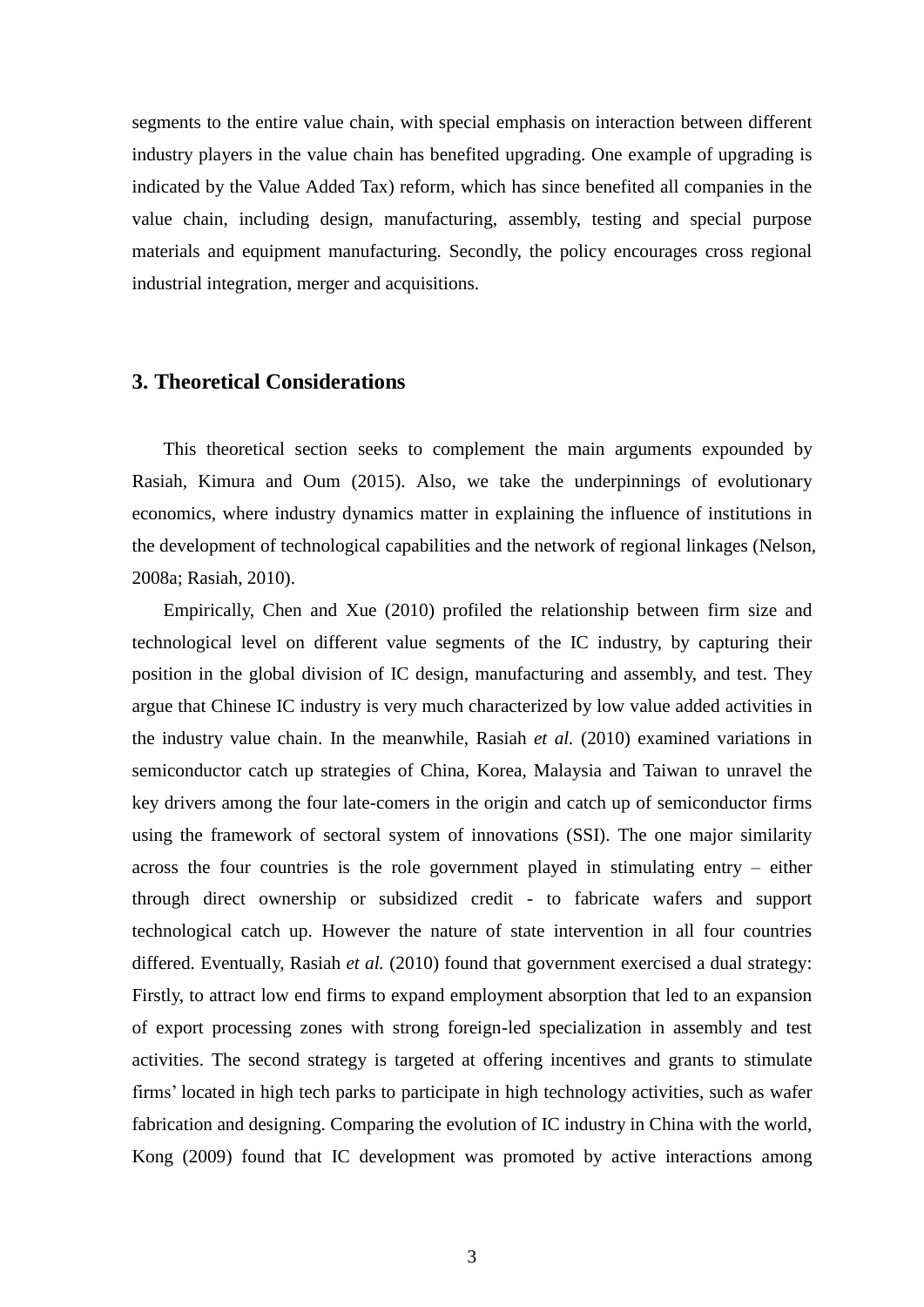different levels of government and firms through R&D incentives.

Rasiah (1988, 2009) had argued over the role economic crises has played in the expansion and slowdown of electronics exports from Southeast Asia. From the global production network and a changing geography of innovation system's perspective, Ernst (2006) argued that developing countries need to blend diverse international and domestic sources of knowledge to compensate for weak national production and innovation systems. The work suggests that the key to success are institutions that facilitate the concurrent leveraging of multiple and diverse sources of knowledge, the global production networks of buyers and suppliers of both foreign and domestic origins, as well as the diverse carriers of national innovation systems. The nature and composition of such linkages needs to change over time as a country moves up the technological ladder. In terms of the national strategies and policies supporting semiconductor development, Ernst (2011) argued that the two innovation strategies, which are indigenous innovation and global integration, have little interactions in China.

#### **4. Methodology and Data**

The analysis is done using qualitative and quantitative data. The quantitative data was extracted from various secondary sources, for instant, China Electronics Industrial Yearbook, China High Technology Industry Statistics Yearbook, Gartner Dataquest and PricewaterhouseCoopers database. Also, field work by visiting industrial association, such as China semiconductor industry association, helps authors to gather additional data for the analysis of general sectoral development. Subsequently, data would be processed based on methodology advanced by Rasiah (2004, 2010) as proxies to measure technological capabilities, so that an attempt can be made to quantify the capability status in China's semiconductor industry.

In addition to the quantitative data, the paper also uses qualitative data to strengthen the analysis, with the data being extracted from case study and focus group discussion through firm interviews. A small-scale firm-level survey was conducted by visiting 30 semiconductor firms during 2011 and 2012 in Beijing, Shanghai and Chengdu. A total of 100 questionnaires have been distributed with the supports of local authorities. Response rate is 30 percent with 30 sets being collected back with proper answer. The survey is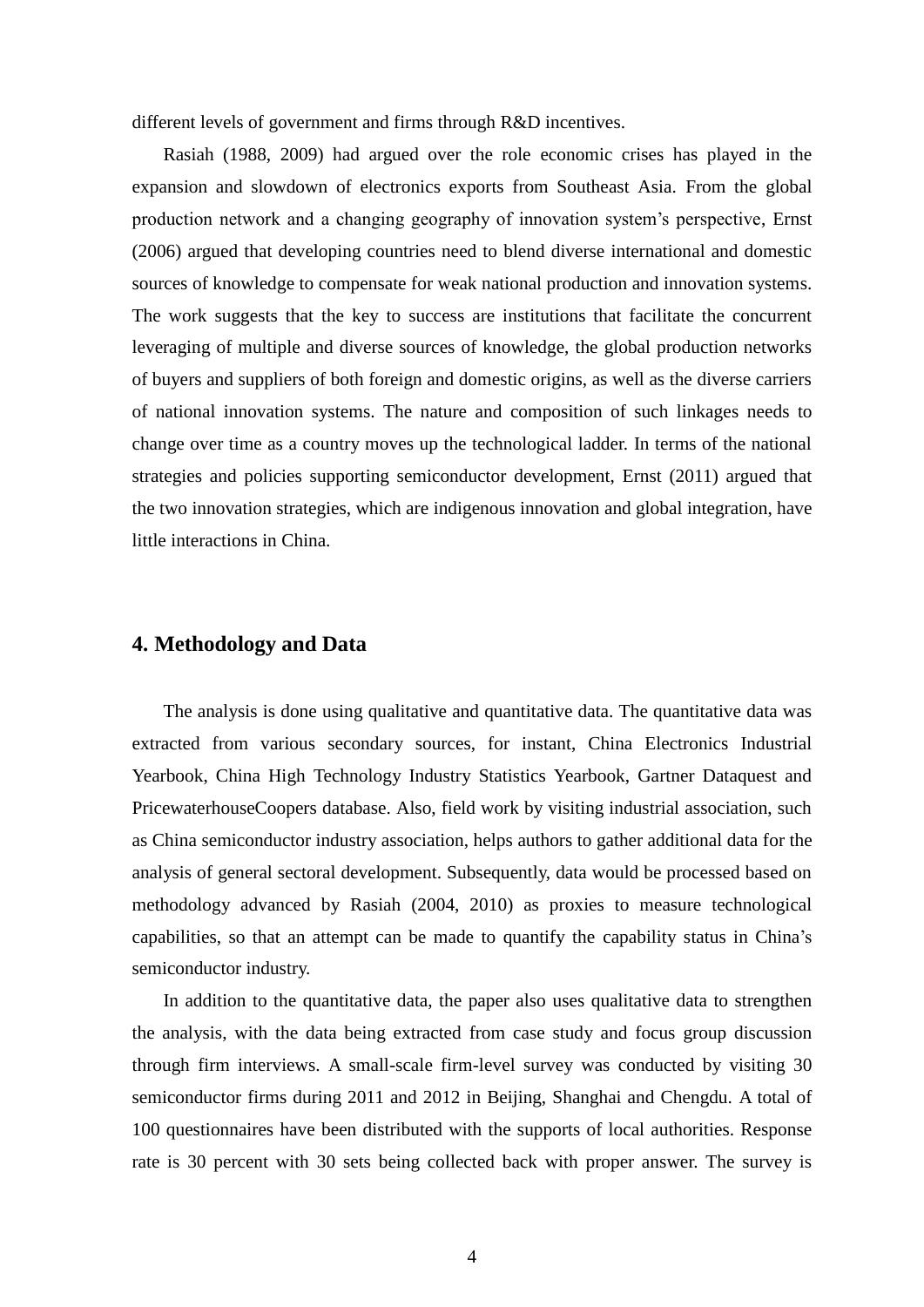sampled according to the advice from local Semiconductor Association, so that important players are not omitted from the survey.

## **5. Transformation of the Semiconductor Industry**

The semiconductor industry in China has developed strongly to become the world's largest production and export base by 2010. We focus here on the expansion, structural change and changes in trade indicators.

#### **5.1. Industrial Expansion**

Chinese IC industry has been gradually moving up along the value chain of global production network, witnessed by rapid growth of R&D input and output by domestic firms. The combination of inner strength and external forces significantly promoted the overall advancement of semiconductor industry, where reinforce of inner strengths is featured by the growing number of firms and domestic research institutes, and external forces means the foreign firms with cutting-edge technology synchronize domestic firms to learn and upgrade. Meanwhile, strong domestic demand and national supporting policies provide local semi-conductor firm strong favourable external environment to thrive.

The size of IC industry has been growing rapidly, with production volume increasing from 3500 million items in 1984 to 71.4 billion items in 2012 (the first three quarters). Table 1 profiles a growing IC industry of China with main economic indicator. The number of employees increases 14.7 percent every year, jumping from 74004 people in 2000 to 293023 people in 2010. The growing number of firms brought an increase in industrial gross output, which increased from 27.23 billion yuan in 2000 to 234.02 billion yuan in 2010 with an average annual growth rate of 24 percent throughout the period. A yearly increase of 22.32 percent in the profits lasted over the period, and export grew 25.5 percent every year from 15.95 billion yuan in 2000 to 154.57 billion yuan in 2010.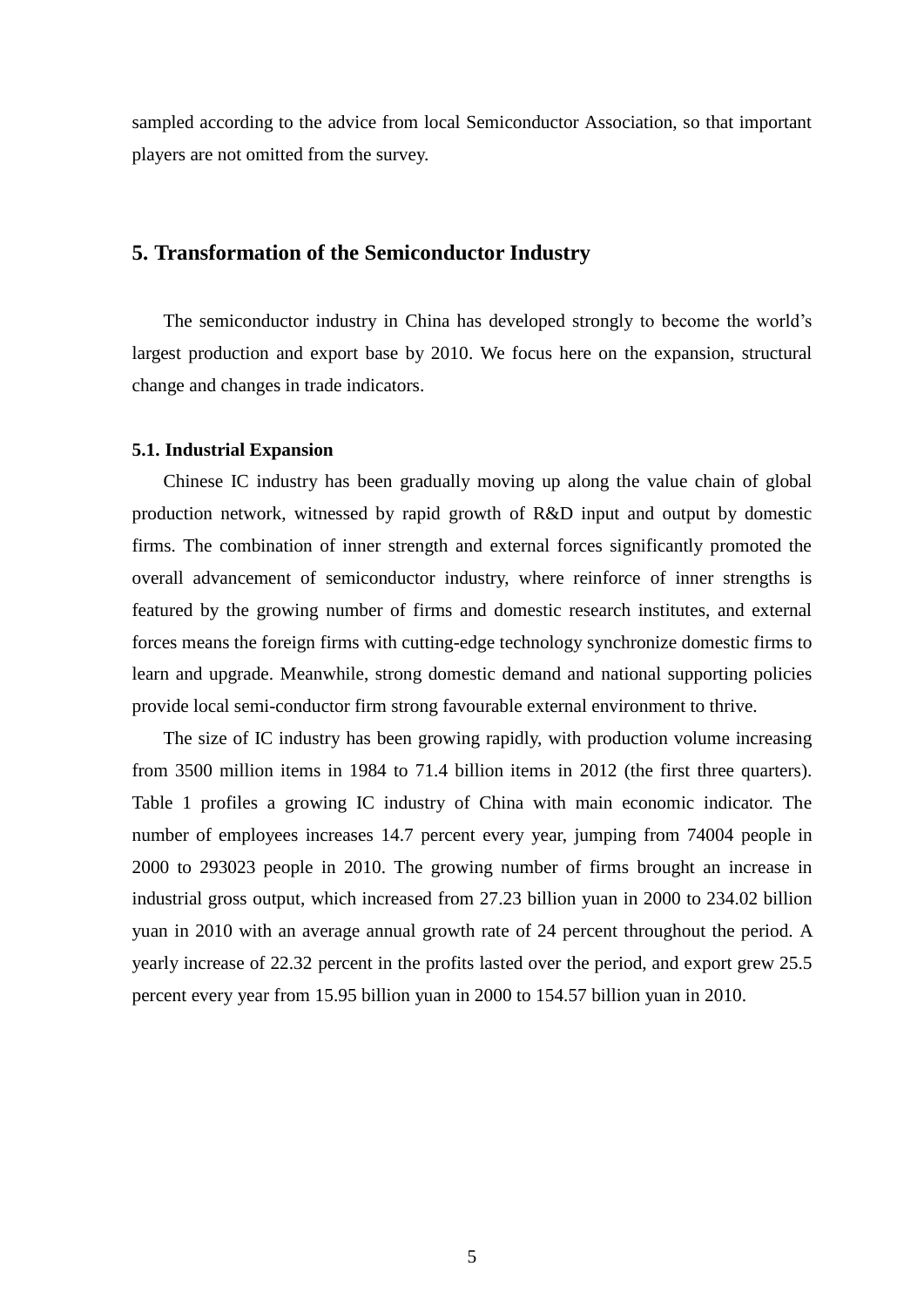| Year               | Numbers of | <b>Employees</b> | Gross   | Profits* | Export* |
|--------------------|------------|------------------|---------|----------|---------|
|                    | firms      |                  | output* |          |         |
| 2000               | 172        | 74004            | 272.3   | 17.7     | 159.5   |
| 2005               | 362        | 188080           | 1155.5  | 32.6     | 833.7   |
| 2007               | 434        | 273677           | 2030.1  | 89.8     | 1517.6  |
| 2008               | 500        | 313441           | 2342.7  | 49.6     | 1903.1  |
| 2009               | 482        | 275637           | 1926.5  | 9.0      | 1382.5  |
| 2010               | 492        | 293023           | 2340.2  | 132.7    | 1545.7  |
| Avg. Annual Growth | 11.08%     | 14.75%           | 24%     | 22.32%   | 25.50%  |

**Table 1: Main indicators, Semiconductor Manufacturing, China, 2000-2010.** 

*Note*: \* value is in 100 million yuan.

*Sources*: China High Technology Industry Statistics Yearbook.

During the rapid growth, Chinese semiconductor industry has become an important part in the global production network. Countries which have developed the semiconductor industries have set up the industry bases or some research and development centres in China, including USA, EU, Japan, South Korea, and Taiwan region. So far in China, semiconductor industrial clusters have formed in loop Bohai Area, Yangzi River Delta, and Pearl River Delta. Middle and west region has become the base for IC packaging and testing, for instance LED packaging.

Despite of its satus as latecomer in the industry, China semi-conductor sales grew 29.5 percent every year on average from 12 billion yuan in 2001 to 158 billion in 2011, with its market share in the world increasing from 1.9 percent in 2001 to 9.8 percent in 2011 (Figure 1). While the sales shoot up to 325 billion yuan in 2008 from 125 billion in 2007, sales fell back to 110 billion in 2009. The share in the worlds shows a stable rise, suggesting a sudden rising in demand from interntional market in 2008.

The development of China's IC industry was reflected not only by quantity, but also on its industrial structure to enjoy significant participation in global production activities. The sales of IC design grew 41.2 percent every year from 1.5 billion yuan in 2001 to 47.4 billion yuan in 2011 (Appendix 1). Throughout the period, the share of packing and testing significantly dropped from 79.3 percent to 38.9, while the share of design increased from 7.3 percent to 30.1 percent (Figure 2). This dramatic strucutral change indicates the speeding up of industrailization of China's IC industry. The production activities is shifting away from low-value-added exercise, and is gradually upgrading technological capacity in high-value-added product design.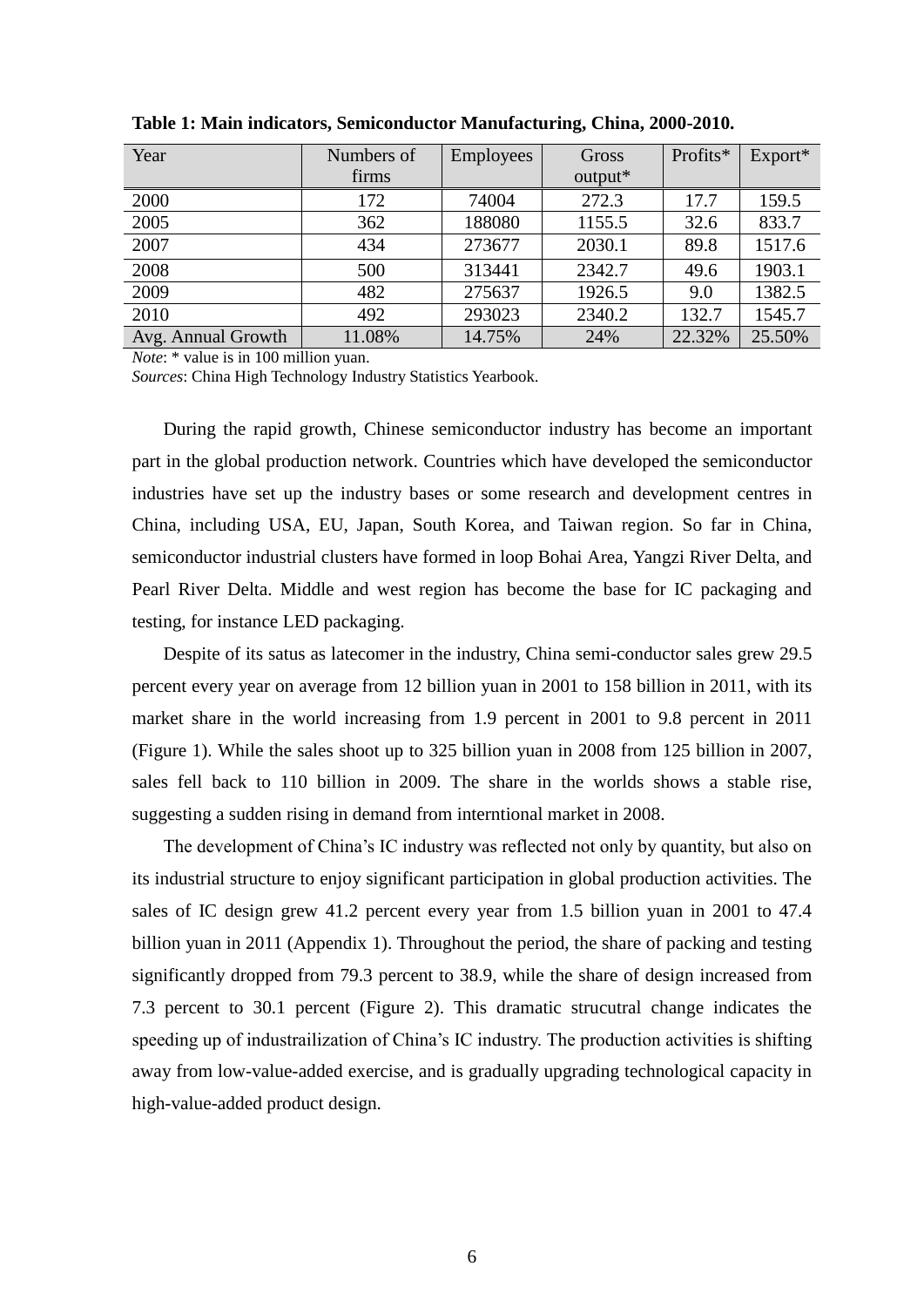

**Figure 1: Semiconductor Sales and Market Share in the world, China, 2001-2011** 

*Source*: China Electronics Industrial Yearbook (2013).



**Figure 2: Share of Sales, Semiconductor industry, China, 2001- 2011**

*Source*: China semiconductor industry association (2012).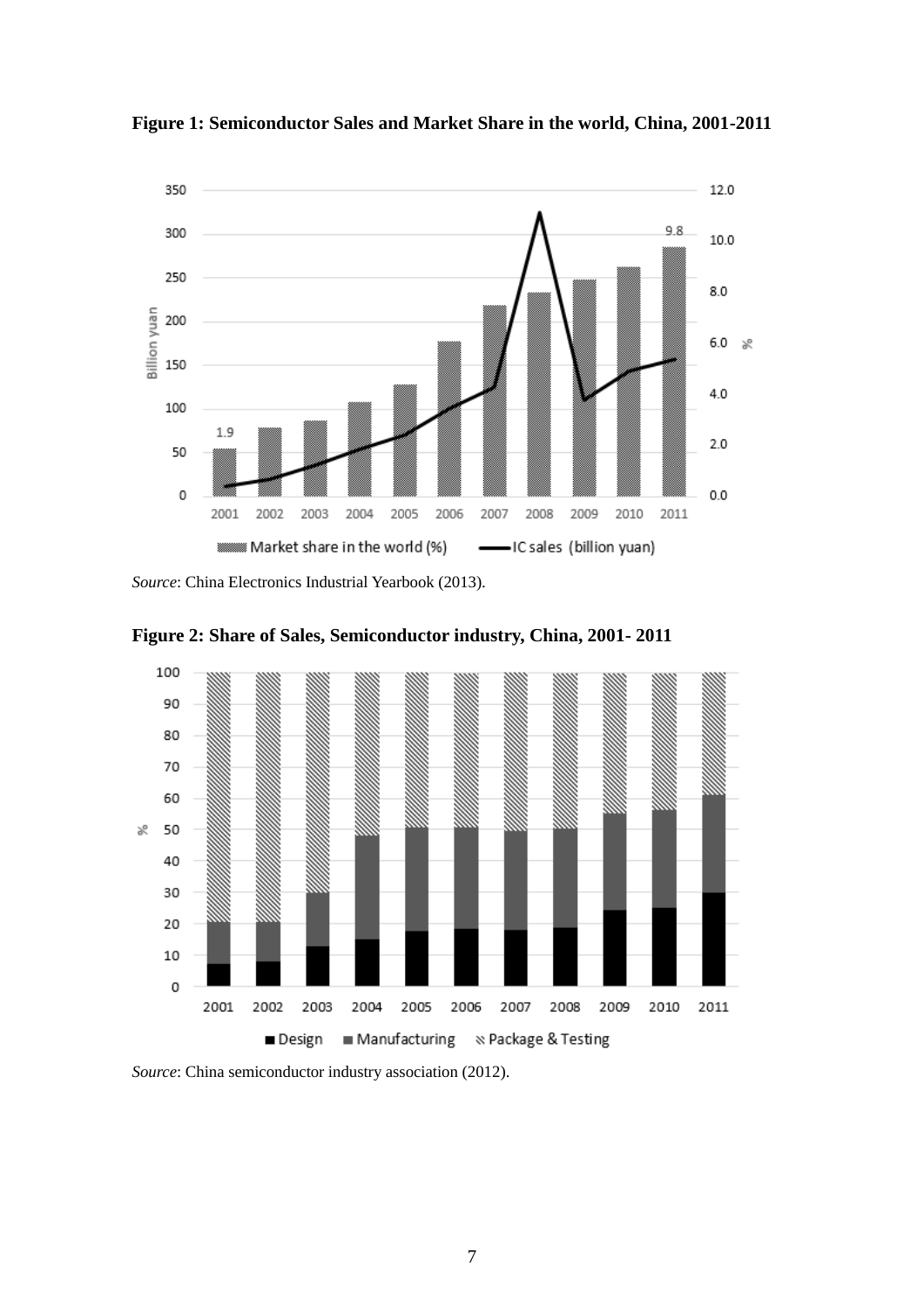Zooming the research focus on the IC manufacutring, the sale of manufacturing saw a sudden increase from 6.05 billion yuan in 2003 to 18 billion in 2004 and stablized since then until 2011. The share slightly flucturated between 31 percent to 33 percent from 2005 to 2011, suggesting the strenghth of China as a key manufacuturer was reinforced (Figure 3).



**Figure 3: Sales, Semiconductor Firms, China, 2001- 2011**

#### **5.2. Structural Change**

Semiconductor manufacturing in China has also undergone strong technological deepening with strong participation of large and foreign firms in export markets. Table 2 presents R&D activities undertaken by semiconductor firms in China. R&D personnel equalivalent working hour demonstrate an average growth rate of 23.8 percent per year from 1321 hours in 2000 to 11149 hours in 2010. R&D expenditure on average grew at 32.6 percent per annum from 0.2 billion Yuan in 2000 to 3.0 billion yuan in 2010. Semiconductor value added grew on average by 18. percent per annum from 3.4 billion Yuan in 2000 to 17.9 billion Yuan in 2010. Consequently, patents filed grew from 4 in 2000 to 2004 in 2010. R&D personnel in the IC industry grew from 9.1 million in 2000 to 99.0 million in 2010 (Table 3).

Large firms dominate export markets in the industry as 26 of the large firms exported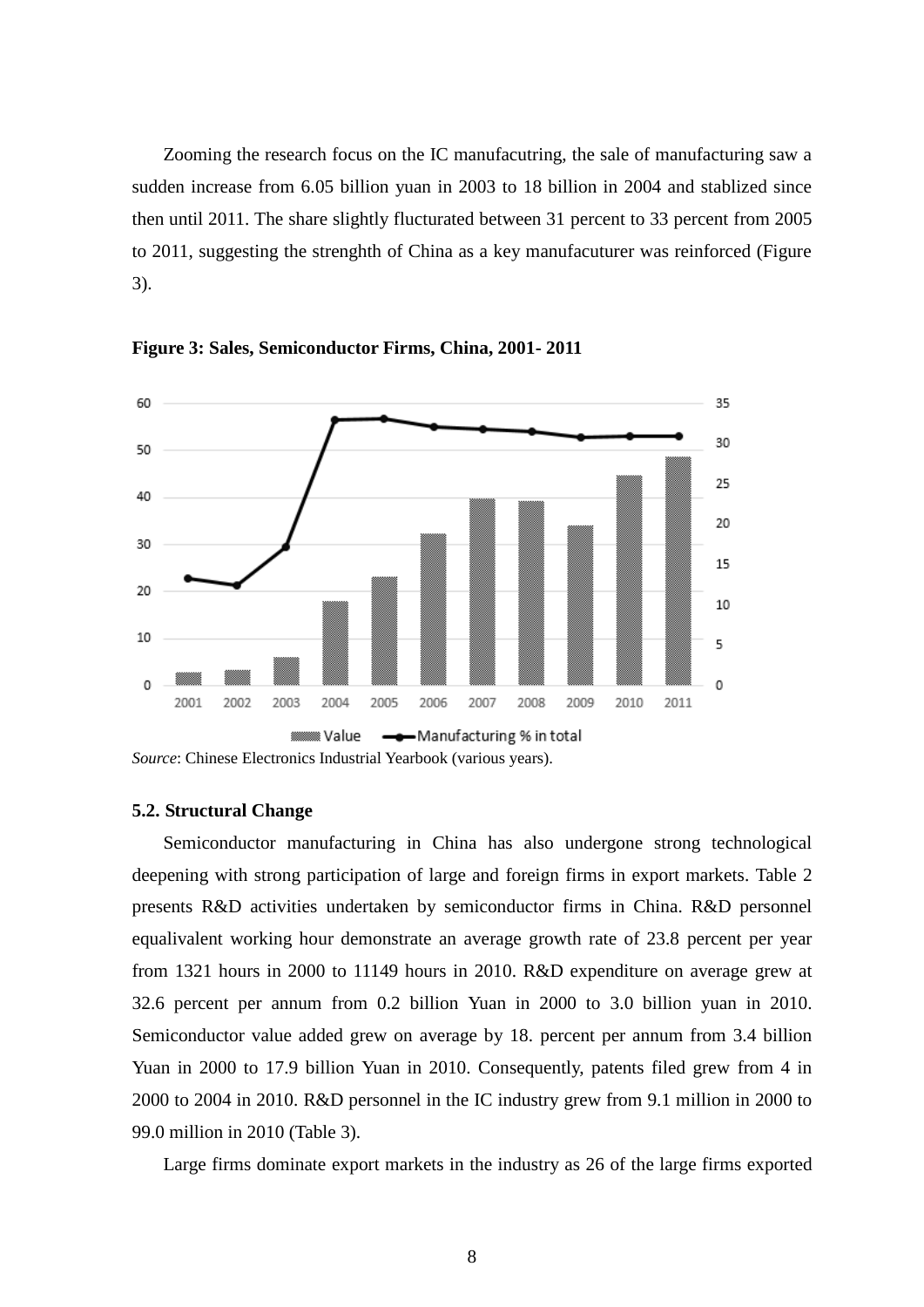96.6 billion yuan in 2010, which was recording over 26 times the export of 3.6 billion by 316 small firms (Table 4). Also, large firms (115.9 billion Yuan) also sold more than small (88.5 billion Yuan) and medium firms (22.5 billion Yuan). Foreign firms reached enjoyed 3 times higher sales revenue and 20 times export sales than national firms in 2011.

| Year                                   | R&D<br>personnel<br>equivalent<br>working<br>hour | R&D intra<br>expenditure | New products<br>development<br>expenditure | Industrial<br>value by<br>new<br>products | Sales of<br>new<br>products | Patents<br>applicants | The<br>number<br>of valid<br>patents |
|----------------------------------------|---------------------------------------------------|--------------------------|--------------------------------------------|-------------------------------------------|-----------------------------|-----------------------|--------------------------------------|
| 2000                                   | 1321                                              | 17823                    | 19119                                      | 338766                                    | 336040                      | 12                    | $\overline{4}$                       |
| 2005                                   | 3908                                              | 145065                   | 129635                                     | 2190918                                   | 2150651                     | 457                   | 115                                  |
| 2007                                   | 5895                                              | 219490                   | 279828                                     | 2087254                                   | 1994239                     | 1307                  | 291                                  |
| 2008                                   | 8263                                              | 300850                   | 383349                                     | 2820658                                   | 2811918                     | 1608                  | 393                                  |
| 2009                                   | 13482                                             | 279995                   | 290902                                     | 4441523                                   | 4380166                     | 2129                  | 1808                                 |
| 2010                                   | 11149                                             | 301329                   | 381026                                     | 1792406                                   | 1752030                     | 2714                  | 2004                                 |
| Average<br>Annual<br>Growth<br>$(\% )$ | 23.78                                             | 32.68                    | 34.88                                      | 18.13                                     | 17.95                       | 71.97                 | 86.20                                |

**Table 2: R&D Statistics, Semiconductors, China, 2000-2010**

*Note*: \* value is in 10,000 yuan.

*Source*: China High Technology Industry Statistics Yearbook

|         |            | <b>Firms' R&amp;D Specialization</b> |            |            |           | <b>R&amp;D</b> input |               |
|---------|------------|--------------------------------------|------------|------------|-----------|----------------------|---------------|
| Year    | For        | For                                  | For        | For        | The       | Expenditure          | The number    |
|         | technology | assimilation                         | domestic   | technology | number of |                      | of R&D        |
|         | import     | $\&$                                 | technology | renovation | employees |                      | organizations |
|         |            | absorption                           |            |            |           |                      |               |
| 2000    | 33195      | 118                                  | 3          | 35068      | 910       | 14988                | 9             |
| 2005    | 56049      | 4375                                 | 70         | 76839      | 1747      | 24668                | 29            |
| 2007    | 59078      | 12254                                | 337        | 142918     | 5461      | 205760               | 63            |
| 2008    | 25655      | 1320                                 | 2798       | 77082      | 7701      | 328664               | 82            |
| 2009    | 15291      | 469                                  | 239        | 121210     | 10393     | 268815               | 72            |
| 2010    | 16436      | 2764                                 | 33404      | 62147      | 9901      | 283056               | 87            |
| Average | $-6.79$    | 37.08                                | 153.90     | 5.89       | 26.96     | 34.16                | 25.47         |
| Annual  |            |                                      |            |            |           |                      |               |
| Growth  |            |                                      |            |            |           |                      |               |
| $(\%)$  |            |                                      |            |            |           |                      |               |

**Table 3: R&D Specialization, Semiconductors, China, 2000- 2010**

*Note*: \* value is in 10,000 yuan.

*Source*: China High Technology Industry Statistics Yearbook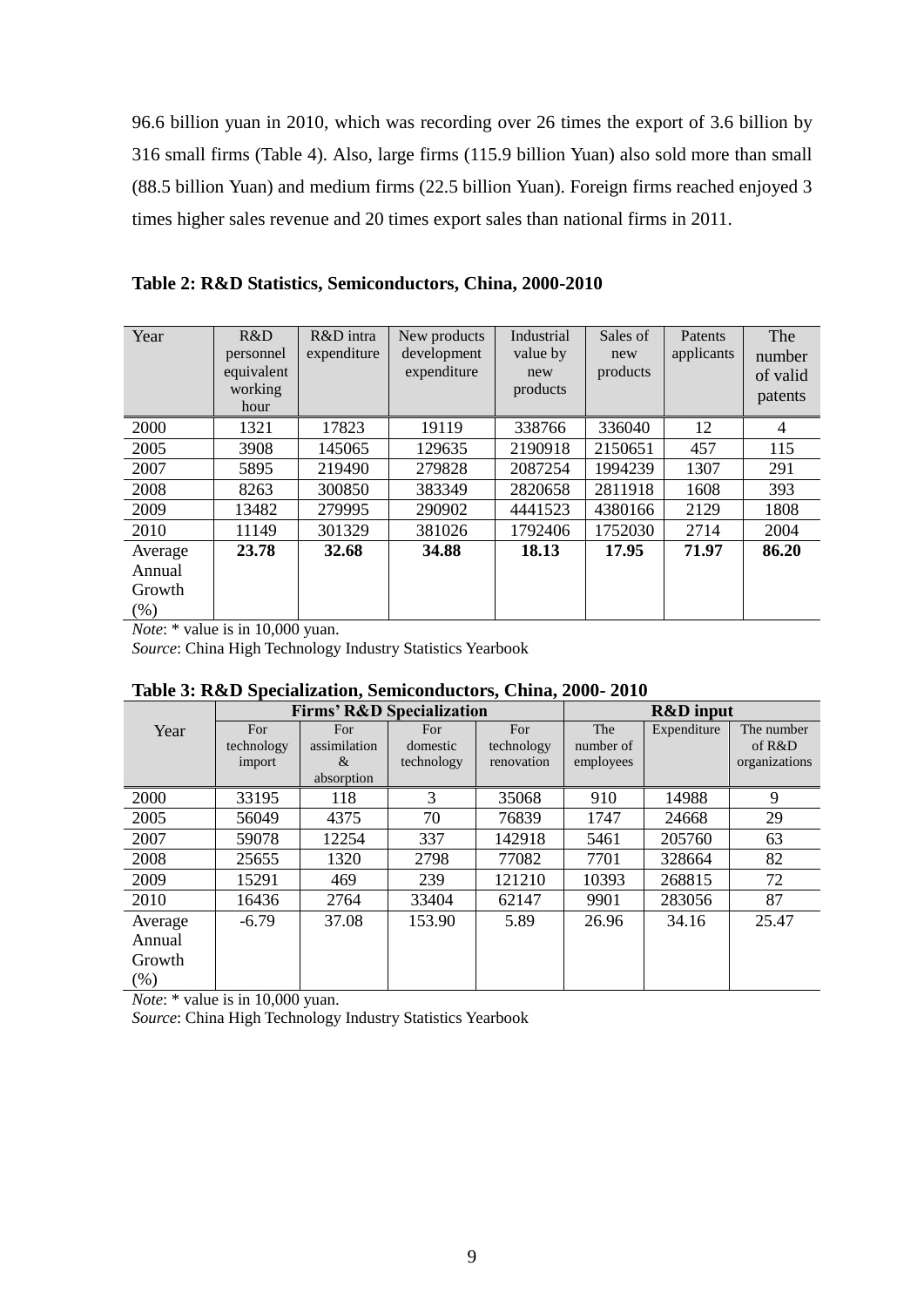|                     |        | By size |       |          | <b>By ownership</b> |              |
|---------------------|--------|---------|-------|----------|---------------------|--------------|
| Indicator           | Large  | Medium  | Small | Domestic | Foreign             | HK, Taiwan & |
|                     |        |         |       |          |                     | Marco        |
| Numbers of firms    | 26     | 150     | 316   | 224      | 164                 | 104          |
| <b>Employees</b>    | 112041 | 140146  | 40836 | 65878    | 146033              | 81112        |
| Industrial<br>gross | 1200.9 | 909.9   | 229.4 | 403.5    | 1506.6              | 430.1        |
| output              |        |         |       |          |                     |              |
| Assets              | 991.2  | 1039.3  | 230.4 | 419.8    | 1412.3              | 428.8        |
| Sales revenue       | 1159.3 | 885.8   | 225   | 389.1    | 1465.8              | 415.2        |
| Profits             | 53     | 60.2    | 19.4  | 31.5     | 81.6                | 19.6         |
| Export              | 966.8  | 542.4   | 36.6  | 51.3     | 1219.8              | 274.6        |

**Table 4: Semiconductor Manufacturing by Size and Ownership, China, 2010**

*Note*: \* value is in 10,000 yuan.

*Source*: China High Technology Industry Statistics Yearbook

While China's semiconductor industry has enjoyed rapid growth and structural change, it faces many challenges. Firstly, domestic firms are still characterized by weak innovation capabilities with less than 20 percent of domestic market supplied by them. Most key technologies, such as, advanced chips and key software are still imported. Consequently, the trade deficit of the IC industry has increased from US\$ 8.6 billion in 2003 to over US\$100 billion in 2010 (World Bank, 2012). Secondly, domestic firms lack the technological capabilities to compete with Korean and Taiwanese firms.

#### **5.3. Intra-industry Trade and Trade Competitiveness**

In this sub-section, we examine international trade as a driving factor to support development of IC industry. Using time-series data, Grubel-Lloyd<sup>1</sup> Index and Trade Balance (TB) index of Chinese semiconductor sector will be calculated and analysed, from which we will have a general picture on the trade status of the industry [\(Balassa, 1965;](#page-16-0) [Grubel & Lloyd, 1971\)](#page-17-0).

Despite a slight improvement in TB from -0.75 in 2003 to -0.56 in 2012, it is clear that China has yet to achieve comparative advantage in semiconductors (Table 5). The trade imbalance from 2003 to 2012 was caused by weak technology capacity of domestic manufacturing firms, as most of the key component and technology has to be imported

$$
G - L_i = \frac{(X_i + M_i) - |X_i - M_i|}{X_i + M_i} = 1 - \frac{|X_i - M_i|}{X_i + M_i}
$$

-

Where Xi denotes the [export,](http://en.wikipedia.org/wiki/Export) and Mi the [import](http://en.wikipedia.org/wiki/Import) of good i.

 $1 \text{ G-L}$  index in an indicator of intra-industry trade, which was calculated by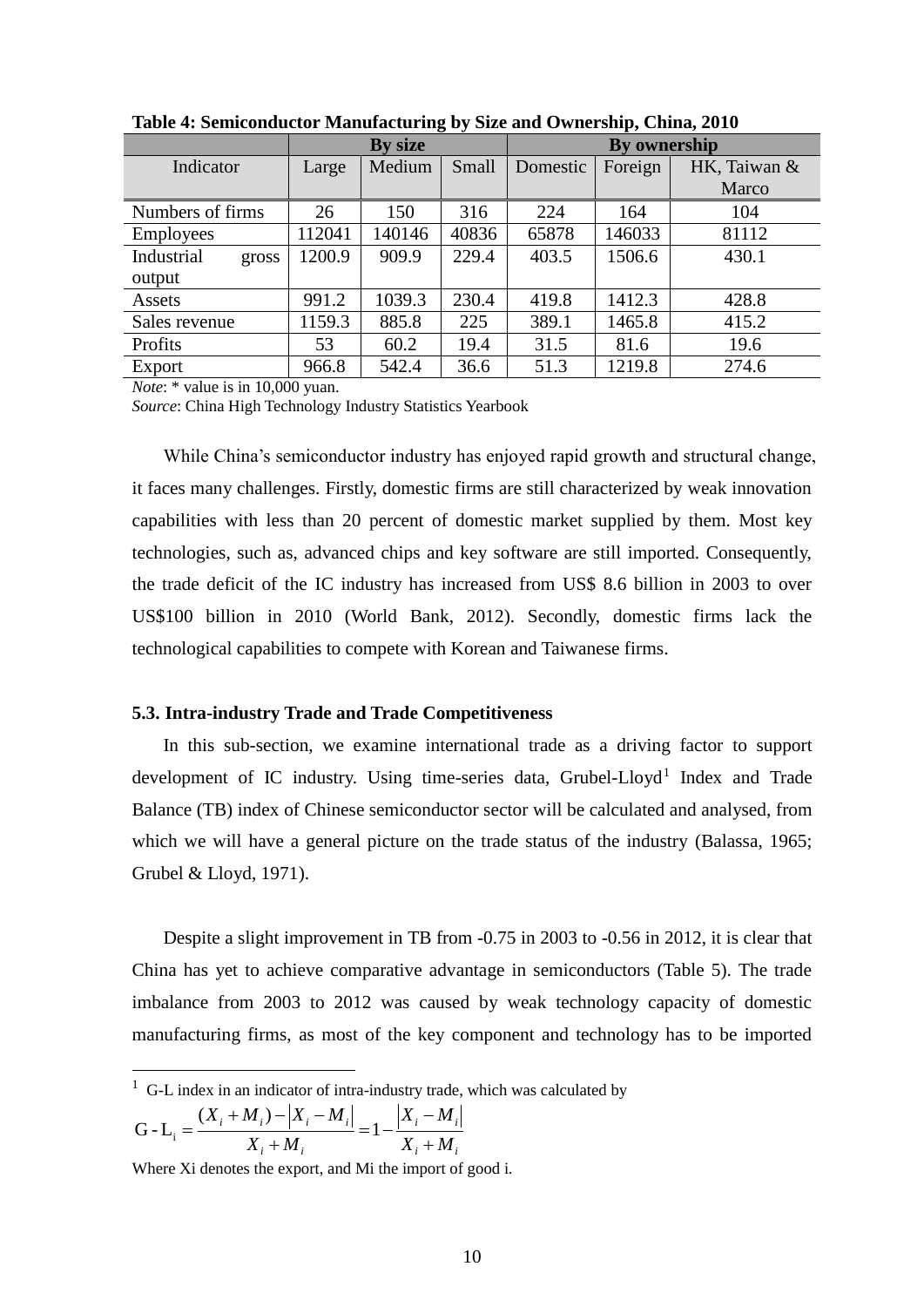from overseas, without which the production cannot be completed. In the meanwhile, although semiconductor manufacturing grew quite promisingly in China, the huge demand of high-tech garget from domestic consumer market also explains the massive import of semiconductors. One of the reasons might be insufficient domestic supply of IC item, which has become the largest import commodity in China in 2011 and 2012. According to the data from CCID China, top 10 semiconductor suppliers to Chinese market are all foreign firms or multinational corporations including Intel, Samsung, Toshiba, TI, Hynix, ST, AMD etc. The revenues of total top ten suppliers accounted for 51.7 percent, 50.7 percent of the Chinese IC market in 2010 and 2011 (Table 6). Foreign firms accounted for 46.9 percent and 45 percent of the Chinese semiconductor market in 2010 and 2011.

Meanwhile, the G-L index fluctuated between 0.25 and 0.33 over the period 2003-2011 (Table 5), suggesting weak intra-industry trade because of much higher imports over exports. Nevertheless, this index rose in 2012 to 0.44, suggesting the intra-industry was improved due to big growth in semiconductor exports. However, semiconductor sector still highly relies heavily on overseas market. According to data from Gartner Dataquest 2009-2011, the export market segments of Chinese semiconductor industry are mainly data processing, communications, and consumer electronics, while domestic consumption of the Chinese semiconductor industry are mainly in automotive, industrial, and avionics (Table 6). Among products locally manufactured, very few use the chips made in China, suggesting weak integration between chips manufacturing and assembling companies. Generally speaking, Chinese semiconductor industry has not formed a complete industrial value chain, neither as an ecological well-integrated sectoral innovation system.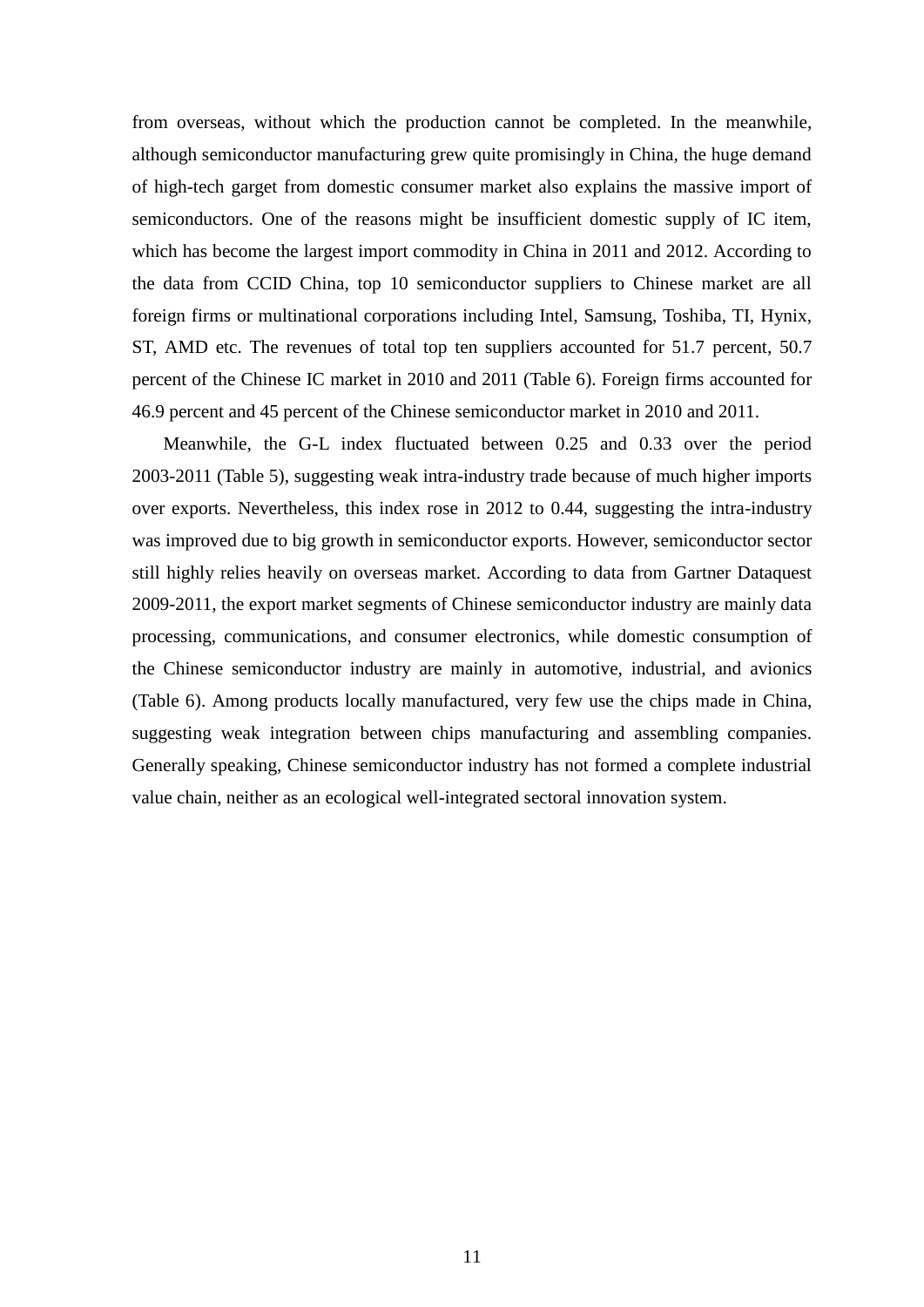| Year | Import | <b>Export</b> | <b>RCA</b> | <b>G-L</b> index |
|------|--------|---------------|------------|------------------|
| 2003 | 40.4   | 5.7           | $-0.75$    | 0.25             |
| 2004 | 54.62  | 10            | $-0.69$    | 0.31             |
| 2005 | 81.02  | 13.75         | $-0.71$    | 0.29             |
| 2006 | 105.48 | 20.28         | $-0.68$    | 0.32             |
| 2007 | 128.4  | 23.9          | $-0.69$    | 0.31             |
| 2008 | 193.96 | 36.49         | $-0.68$    | 0.32             |
| 2009 | 179.92 | 34.96         | $-0.67$    | 0.33             |
| 2010 | 235.57 | 43.89         | $-0.69$    | 0.31             |
| 2011 | 255.39 | 48.87         | $-0.68$    | 0.32             |
| 2012 | 288.20 | 80.17         | $-0.56$    | 0.44             |

**Table 5: RCA ratio and G-L index, Semiconductor industry, China, 2003- 2012**

*Source*: China Custom Database (various years).

## **Table 6: Semiconductor Sales, China, 2011**

| Firm                    | Rank           | <b>Sales</b> | <b>Market Share</b> |
|-------------------------|----------------|--------------|---------------------|
| Intel                   |                | 23777        | 15.7                |
| Samsung                 | $\overline{2}$ | 9612         | 6.4                 |
| Toshiba                 | 3              | 5322         | 3.5                 |
| TI                      | $\overline{4}$ | 5210         | 3.4                 |
| <b>Hynix</b>            | 5              | 5087         | 3.4                 |
| <b>ST</b>               | 6              | 4742         | 3.1                 |
| <b>AMD</b>              | 7              | 4406         | 2.9                 |
| Renesas                 | 8              | 3452         | 2.3                 |
| Freescale               | 9              | 3426         | 2.3                 |
| <b>NXP</b>              | 10             | 3003         | $\overline{2}$      |
| Infineon                | 11             | 2782         | 1.8                 |
| <b>ON</b> Semiconductor | 12             | 2701         | 1.8                 |
| Qualcomm                | 13             | 2270         | 1.5                 |
| Micron                  | 14             | 2200         | 1.5                 |
| Media Tek (MTK)         | 15             | 2016         | 1.3                 |

*Source*: CCID IC Market China 2011 & 2012 Conferences (2011 & 2012).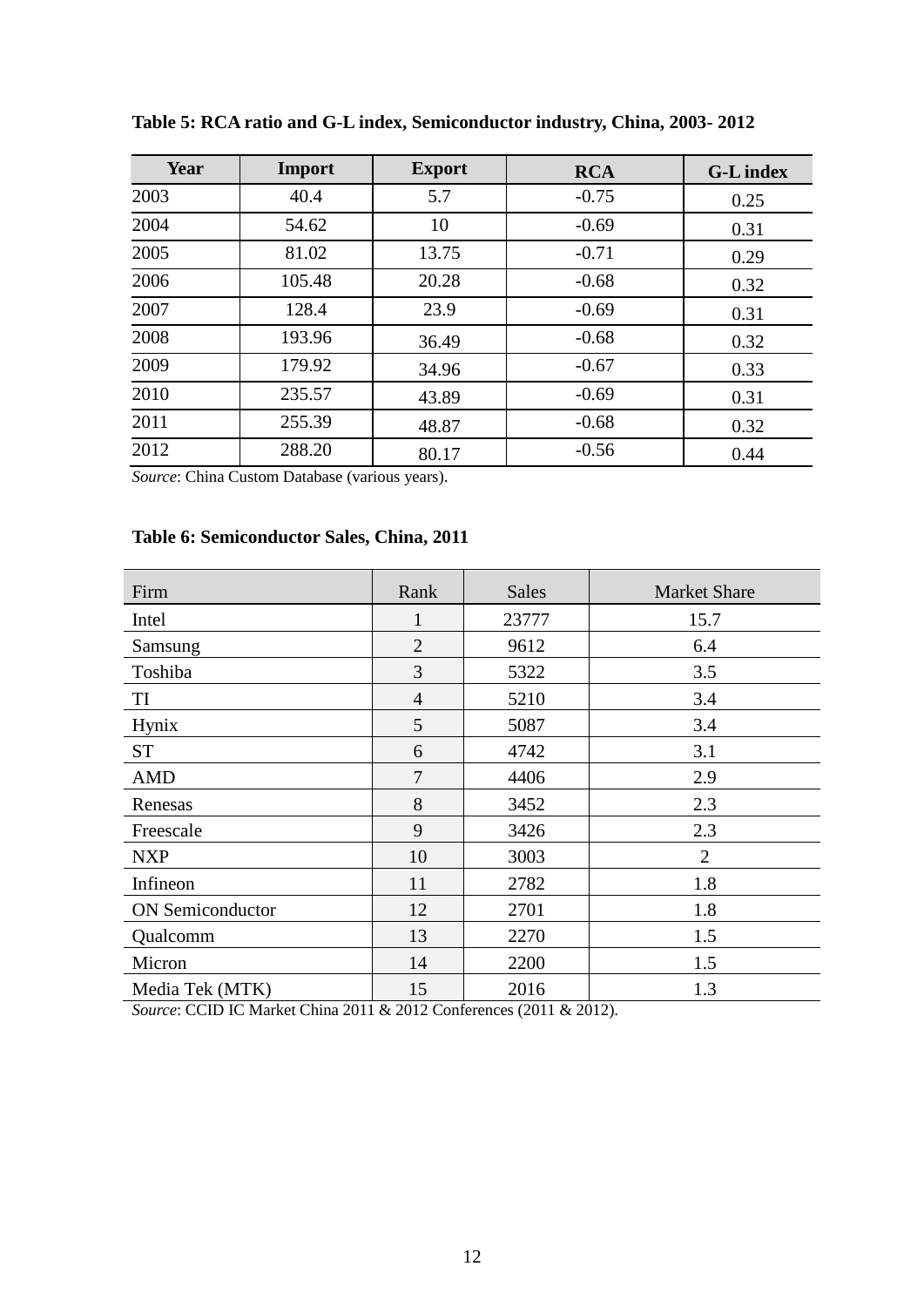### **6. Firm-level Evidence**

Based on our arguments above, this section presents the results of field work on the institutional evaluations and firm-level assessment. 30 key semiconductor firms which represent important manufacturing industries have been interviewed. It constitutes the prime empirical platform for examining the firm-level status of innovation and production. The firms were selected on the basis of the importance of the industry to manufacturing, and the recommendation from local officials is also taken into account. In order to assure the complete confidentiality of the participating firm, the information that firms provided us will be used in an aggregate form with no individual firm data and identity

Table 7 shows the general characteristics of 30 firms, of which 4 are state-owned or controlled enterprises (SOE), 14 are local companies, 6 are joint venture and 6 are foreign companies respectively (Table 7). The main business of the firms covers manufacturing, assembling, testing and designing. Total number of business activities (78) which is larger than 30 suggests that many firms engaged in more than merely one activity. Among all the nature of businesses, the firms engaged in design and integrated operations are dominating the total (21 and 19 respectively out of 78), suggesting Chinese IC industry gradually shifts from low value-added manufacturing and assembling to high-value-added design and integrated operations. The facts that 60 percent firms are established after 2000 indicates that IC industry is still a new sector in China, as most of the firms are aged below 14. However, 83 percent firms have employment over than 200, among which the employment of 12 firms is over than 1000. 25 out of 30 firms reported gross sale in 2011 over than 100 million, but only half (17 out of 30) firms export the product to overseas market in 2011.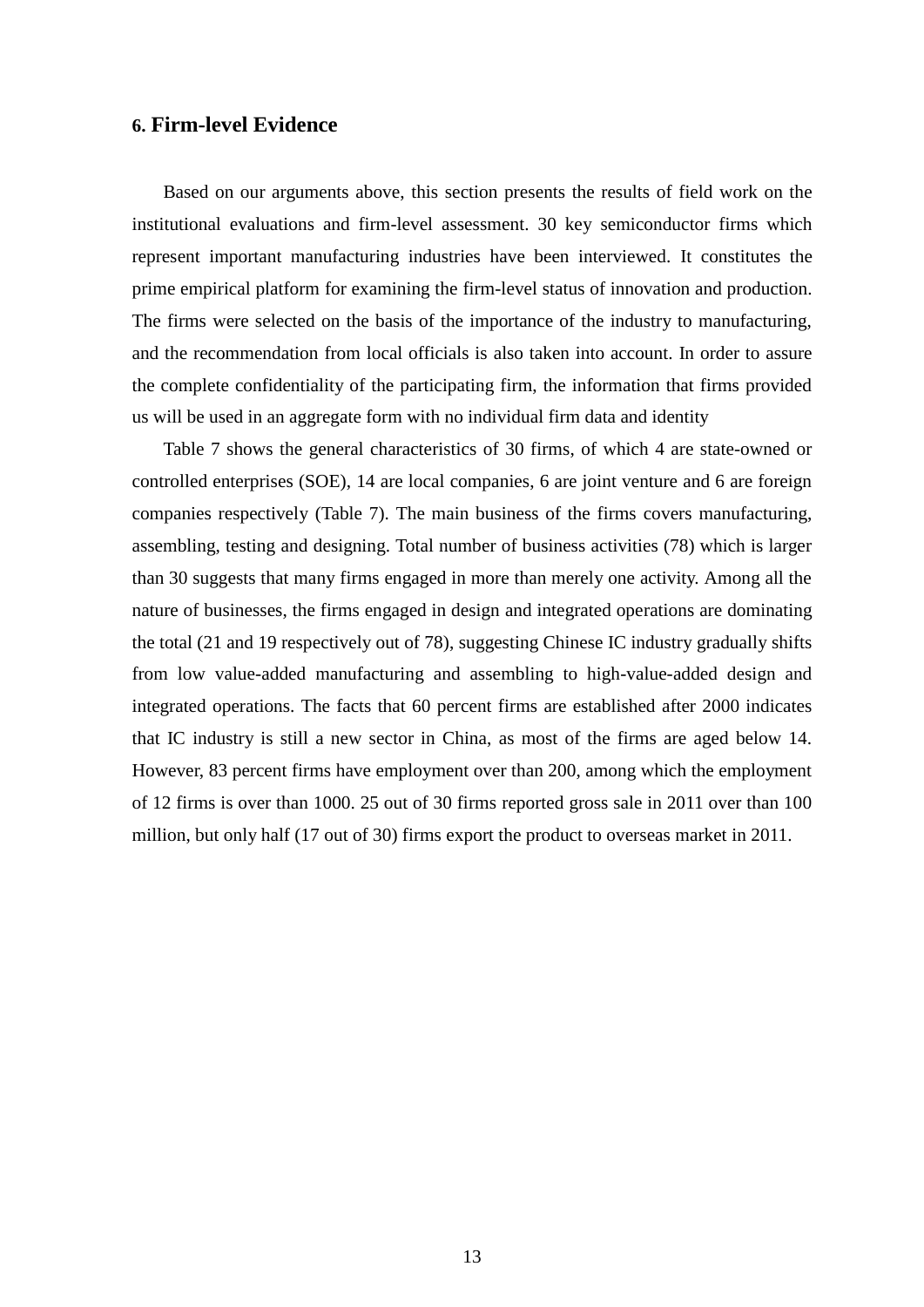|                       | <b>Firm Demographic</b> | Ownership                |                         |                            |                      |                  |  |  |
|-----------------------|-------------------------|--------------------------|-------------------------|----------------------------|----------------------|------------------|--|--|
|                       |                         | SOE <sup>1</sup>         | Local Firm <sup>2</sup> | Joint Venture <sup>3</sup> | Foreign <sup>4</sup> | <b>Total</b>     |  |  |
| Nature of             | Assembler               | $\overline{4}$           | 3                       | 3                          | 4                    | 14               |  |  |
| business <sup>5</sup> | Manufacturer            | $\boldsymbol{0}$         | 4                       | $\overline{2}$             |                      | $\overline{7}$   |  |  |
|                       | R&D operations          | $\overline{4}$           |                         | 3                          | 3                    | 17               |  |  |
|                       | Design                  | 3                        | 11                      | 3                          | $\overline{4}$       | 21               |  |  |
|                       | Integrated operations   | 1                        | 10                      | $\overline{\mathcal{A}}$   | 4                    | 19               |  |  |
|                       | Total                   | 12                       | 35                      | 15                         | 16                   | 78               |  |  |
| Year                  | $<$ 1990                | $\overline{2}$           | $\overline{0}$          | $\overline{2}$             | $\mathbf{0}$         | 4                |  |  |
| Established           | 1990-2000               | $\overline{c}$           | 3                       | $\overline{c}$             |                      | 8                |  |  |
|                       | >2000                   | $\boldsymbol{0}$         | 11                      | $\overline{c}$             | 5                    | 18               |  |  |
|                       | Total                   | $\overline{\mathcal{L}}$ | 14                      | 6                          | 6                    | 30               |  |  |
| Employment            | $<$ 200 $\,$            | $\boldsymbol{0}$         |                         | $\boldsymbol{0}$           | $\mathbf{0}$         | 7                |  |  |
| 2011                  | 200-1000                | $\overline{2}$           | 4                       | 3                          | 3                    | 13               |  |  |
|                       | >1000                   | $\overline{2}$           | 3                       | 3                          | 3                    | 12               |  |  |
|                       | Total                   | $\overline{\mathcal{L}}$ | 14                      | 6                          | 6                    | 30               |  |  |
| <b>Gross Sales</b>    | <10million yuan         | $\boldsymbol{0}$         | $\boldsymbol{0}$        | $\boldsymbol{0}$           | $\boldsymbol{0}$     | $\boldsymbol{0}$ |  |  |
| 2011                  | $10m-100m$ yuan         | $\boldsymbol{0}$         | 6                       | $\boldsymbol{0}$           | $\boldsymbol{0}$     | 6                |  |  |
|                       | $>100m$ yuan            | 4                        | 8                       | 6                          | 6                    | 25               |  |  |
|                       | Total                   | $\overline{\mathcal{L}}$ | 14                      | 6                          | 6                    | 30               |  |  |
| Export 2011           | <50million yuan         | $\mathbf{0}$             | 6                       | $\overline{2}$             | n.                   | 8                |  |  |
|                       | 50m-100m yuan           |                          |                         | $\boldsymbol{0}$           | n.                   | $\sqrt{2}$       |  |  |
|                       | $>100m$ yuan            | $\overline{c}$           |                         | $\overline{4}$             | n.                   | 7                |  |  |
|                       | Total                   | 3                        | 8                       | 6                          | $\boldsymbol{0}$     | 17               |  |  |

#### **Table 7: General Characteristics, Sample Firms, China, 2012**

*Note*: 1. SOE refer to state-owned or controlling enterprises;

2. Local firms means the firms with equity above 80 percent but excluded SOE;

3. Joint Venture refers to the firms with foreign investment, but domestic equity of greater than 20 percent but less than 80 percent.

4. Foreign firms refer to the firms with foreign equity greater than 80 percent

5 From authors' survey.

*Source*: author survey (2013).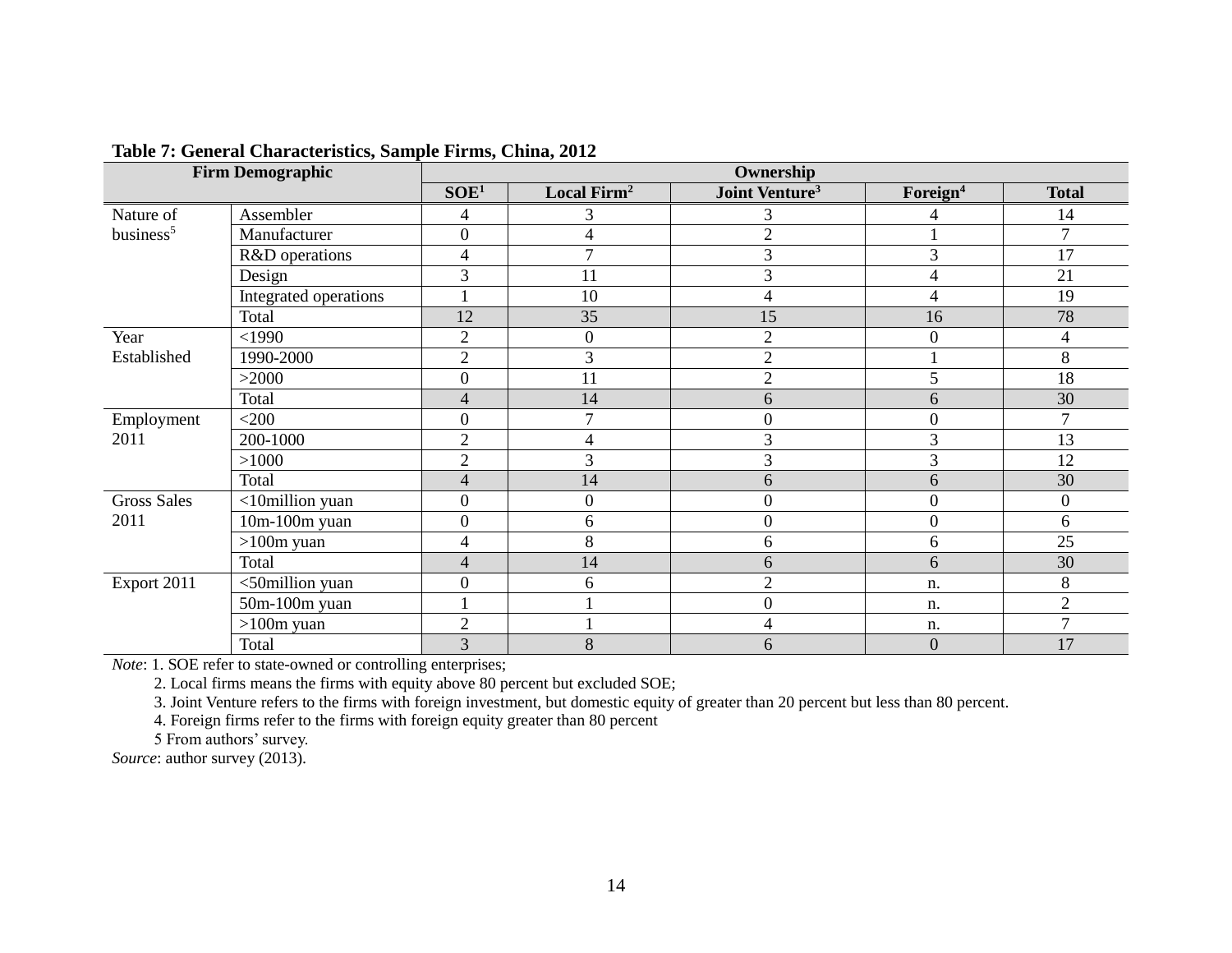Our survey suggests that innovation activities on firm-level was dynamic with 93 percent of the sampled firms conducting the incremental innovation activities, and 87 percent of them reported new product development in 2012. Meanwhile, 90 percent of the sampled firms reported that they have received government assistance for R&D in 2012 (see Table 8), which shows that the national policies play very important role in the industrial technology upgrading. Also, 56 percent of the samples firms reported conducting contract R&D activities with universities and research institutes. One of the driving force that contribute to the improving level of technology capacity of Chinese IC industry is the close linkages with public research institution, as industrial academia collaboration is one of the important driving factor to innovation capabilities accumulation of domestic firms. National firms reported the highest R&D intensity by expenditure in sales. However, foreign firms showed the highest intensity of R&D personal (34.4 percent) but joint-venture firms show the highest filing of patents followed by national and foreign firms.

|            | <b>Total</b><br><b>Employment</b> | <b>Average</b><br>R&D<br><b>Intensity</b> | <b>Total No. of</b><br>persons<br>engaged in<br>R&D | R&D<br><b>Personnel in</b><br>total $(\% )$ | <b>Number of</b><br>registered<br><b>Patents</b> |
|------------|-----------------------------------|-------------------------------------------|-----------------------------------------------------|---------------------------------------------|--------------------------------------------------|
| Overall    | 133,500                           | 6.28                                      | 37,695                                              | 28.24                                       | 1709                                             |
| <b>SOE</b> | 111,340                           | 5.25                                      | 30,890                                              | 27.74                                       | 170                                              |
| National   | 7,520                             | 7.28                                      | 2,175                                               | 28.92                                       | 374                                              |
| JV         | 9,440                             | 9.6                                       | 2,480                                               | 26.27                                       | 805                                              |
| Foreign    | 5,200                             | 7.17                                      | 1,790                                               | 34.42                                       | 360                                              |

**Table 8: Technological Indicators by ownership, Sampled Firms, China, 2012**

*Source*: Compiled from authors survey (2013)

## **7. Conclusions**

The development of China's semiconductor industry could be traced to the time of the establishment of new China. However, only since the new millennium. China has become the largest semiconductor consumption country in the world, and IC has become the largest importation commodity of China. The industry has also enjoyed strongly structural change in this period. Government policies, especially from 2000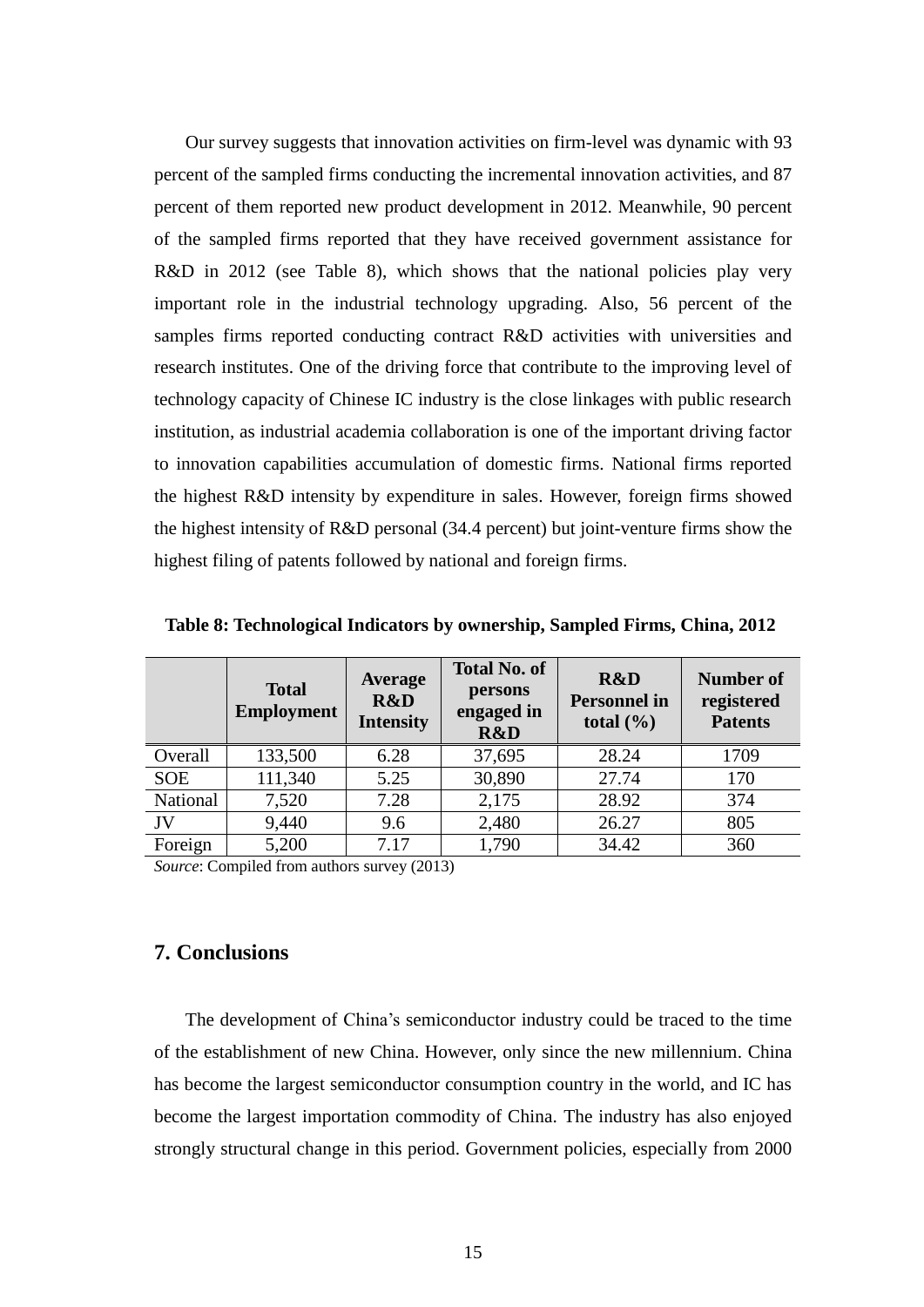have been instrumental in stimulating upgrading. Not have firms become larger in size, both R&D expenditure in sales and R&D personnel in workforce in the industry has since grown strongly. Consequently semiconductor firms have become more innovative with rising numbers of patents files and a rise in incremental engineering activities. While foreign firms and joint-venture firms have increased their R&D intensities and patent filing, national firms have also enjoyed strong technological deepening, though, they are not at the technology frontier yet.

However, the semiconductor industry in China is still highly import-dependent with the TB and GL index showing low performance. While improvements recently in these indices suggest that in 2012 suggest that the technological deepening initiatives are likely to improve the trade performance indices. Financial incentives and grants, and efforts to bring back talents from abroad may help to stimulate further upgrading, and build the stock of tacit knowledge in the industry. Global production networks are clearly important here as personnel trained in multinationals carry important knowledge for leading the upgrading in domestic firms.

To quicken technological upgrading in the global value chain, there are still several key points that ought to be considered. Firstly, there is a need to build an industrial ecosystem around the semiconductor firms. Secondly, the universities should play a greater role to supply the human capital to continuously develop home grown firms and innovation capabilities. Thirdly, efforts must be taken to push domestic firms to integrate globally so as to appropriate systemic synergies (Rasiah, 2010). Fourthly, efforts must be taken to strengthen network cohesion between institutions, meso-organizations and the firms.

## **References**

- <span id="page-16-0"></span>Balassa, B. (1965), 'Trade Liberalisation and "Revealed" Comparative Advantage', *The Manchester School,* 33(2), pp.99-123.
- China Statistics Yearbook (2012), Bureau of National Statistics, Commission of Reform and Development, Ministry of Science and Technology, *China Statistics Yearbook on high Technology industry*.
- CCID (2012), Industrial Atlas White Paper of Chinese IC industry 2011, March 2012.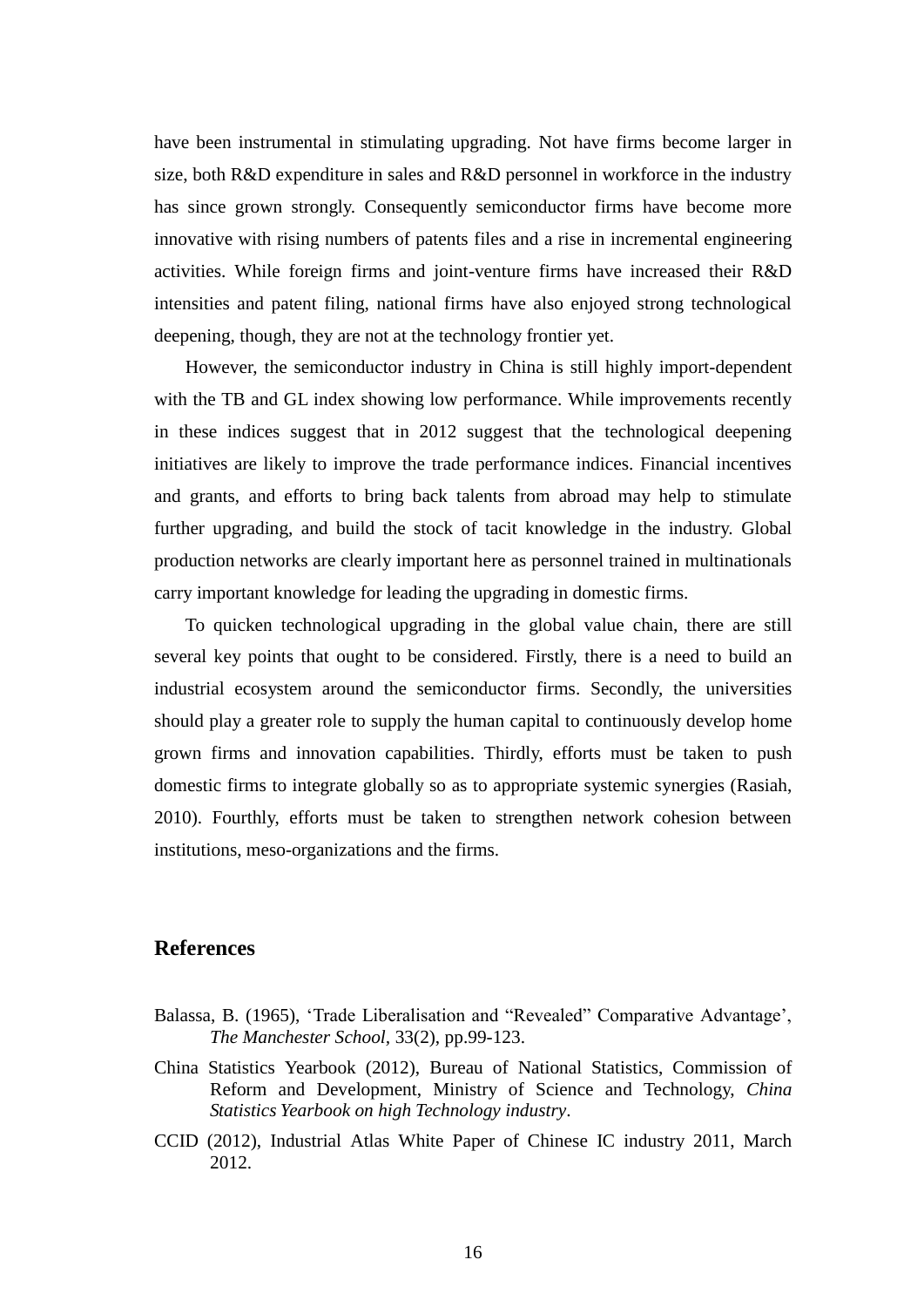- Chen, L. and L. Xue (2010), 'China's High Tech Industry in the International Division of Labour and Its Industrial Upgrading Strategies: A Case Study of IC Industry', *China Soft Science*, 6(0)
- China Electronics Yearbook (2013), 'Opportunities and challenges of IC industry development in China', *China Electronics Yearbook*, access on Jan. 28th, 2014
- China Semiconductor Industrial Association (2011), Y*earbook of Intellectual Property Rights of Chinese IC industry*, access on 2011, April 2011.
- Ernst D. (2006), Innovation offshoring: Asia's Emerging Role in Global Innovation Networks, *East-West Centre Special Report 10*, East-West Centre, Hawaii.
- Ernst D. (2011), Global Production Networks and the Changing Geography of Innovation Systems: Implications for Developing Countries, *Economics of Innovation and New Technologies*, 2001.
- Ernst D. (2011), Indigenous Innovation and Globalization: The Challenge for China's Standardization Strategy, *East-West Centre Working Papers, Economics Series*, June 2011.
- <span id="page-17-0"></span>Grubel, H. G., and P. J. Lloyd (1971), 'The Empirical Measurement of Intra-Industry Trade', *Economic Record,* 47(4), pp.494-517.
- Hobday, M. (1995), *Innovations in East Asia*, Cheltenham: Edward Elgar.
- Kim, L. (1997a), *From Imitation to Innovation*. Cambridge: Harvard Business School Press.
- Kong, X. X. (2009), 'Semiconductor Industry in China', Working paper, Asian industrial innovation, *international competitiveness and policy space symposium and UNIDO Industrial Development Report 2009* conference, April 2009.
- Mathews, J. A. and D. S. Cho (2000), *Tiger Technology: The Creation of a Semiconductor Industry in East Asia*, Cambridge: Cambridge University Press.
- Nelson, R. (2008a), 'What Enables Rapid Economic Progress: What are the Needed Institutions?', *Research Policy*, 37(1), pp.1-11.
- Nelson, R. (2008b), 'Economic Development from the Perspective of Evolutionary Theory', *Oxford Development Studies*, 36(1), pp.9-21.
- PWC (2012), 'Exceptional relative performance China's impact on the semiconductor industry 2012', access on July 2012.
- Rasiah, R. (1988), 'The Semiconductor Industry in Penang: Implications for the New International Division of Labour Theories', *Journal of Contemporary Asia*, 18(1), pp.24-46.
- Rasiah, R. (2004), 'Technological Capabilities in East and Southeast Asian Electronics Firms: Does Network Strength Matter?', *Oxford Development Studies*, 32(3), pp. 433-454.
- Rasiah, R. (2009), 'Expansion and slowdown in Southeast Asian electronics manufacturing', *Journal of the Asia Pacific Economy*, 14(2), pp.123-137.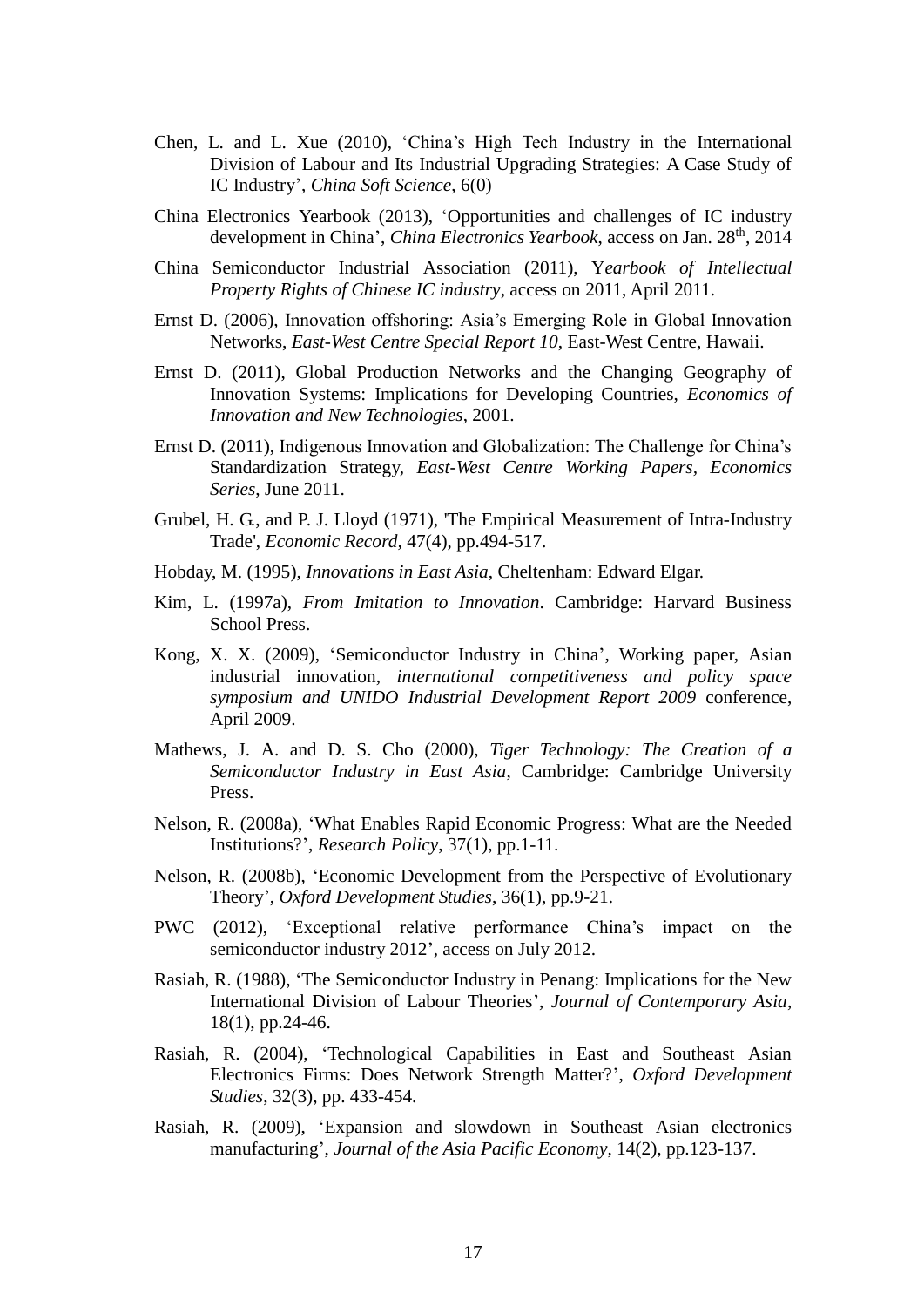- Rasiah, R. (2010), 'Are Electronics Firms in Malaysia Catching Up in the Technology Ladder?', *Journal of the Asia Pacific Economy*, 15(3), pp.301-319.
- Rasiah R., X.X. Kong and Y. Lin (2010), 'Innovation and Learning in the Integrated Circuits Industry in China and Taiwan', *Journal of the Asia Pacific Economy*, 15(3), pp.226-247.
- The World Bank (2012), *World Development Indicators*. from The World Bank. Available at: [http://data.worldbank.org/country/china#cp\\_wdi](http://data.worldbank.org/country/china#cp_wdi)
- UNIDO (2009), 'Breaking In and Moving Up: New Industrial Challenges for the Bottom Billion and the Middle-Income Countries', Report Published by the United Nations Industrial Development Organization (UNIDO), Vienna.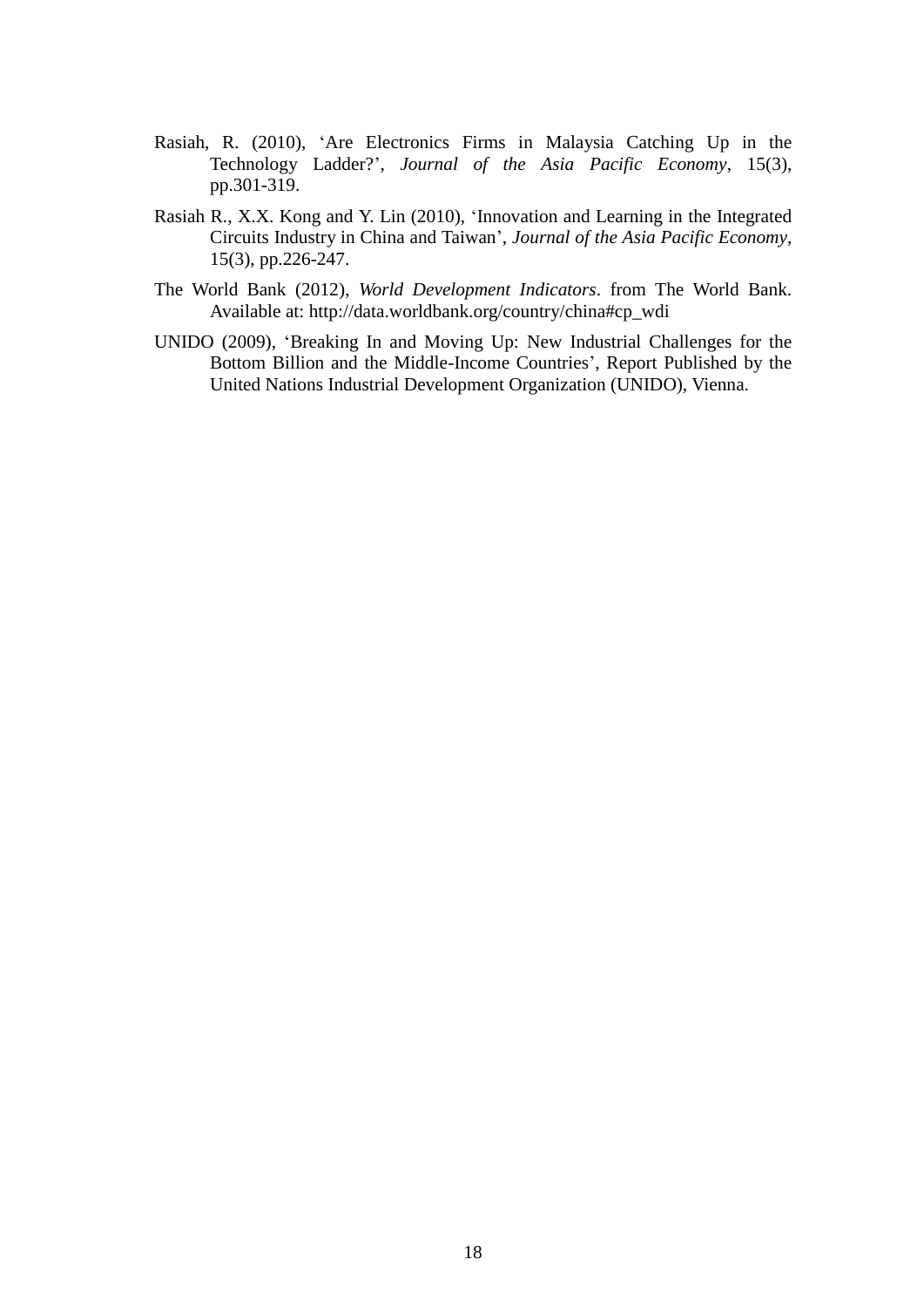| Year | IC        | in<br>$\%$ | IC             | % in total | IC        | % in total |
|------|-----------|------------|----------------|------------|-----------|------------|
|      | $design*$ | total      | manufacturing* |            | package & |            |
|      |           |            |                |            | testing*  |            |
| 2001 | 1.48      | 7.3        | 2.77           | 13.4       | 16.11     | 79.3       |
| 2002 | 2.16      | 8.0        | 3.36           | 12.5       | 21.33     | 79.5       |
| 2003 | 4.49      | 12.8       | 6.05           | 17.2       | 24.60     | 70.0       |
| 2004 | 8.18      | 15.0       | 18             | 33.0       | 28.35     | 52.0       |
| 2005 | 12.43     | 17.7       | 23.29          | 33.2       | 34.49     | 49.1       |
| 2006 | 18.62     | 18.5       | 32.35          | 32.1       | 49.66     | 49.3       |
| 2007 | 22.57     | 18         | 39.79          | 31.8       | 62.77     | 50.2       |
| 2008 | 23.52     | 18.86      | 39.27          | 31.5       | 61.89     | 49.55      |
| 2009 | 26.99     | 24.33      | 34.14          | 30.77      | 49.82     | 44.8       |
| 2010 | 36.39     | 25.27      | 44.71          | 31.04      | 62.92     | 43.59      |
| 2011 | 47.37     | 30.13      | 48.69          | 30.97      | 61.16     | 38.9       |

## **Appendix 1: IC Activities, China, 2001- 2011**

*Note*: \* sale is in billion yuan

*Source*: Chinese Electronics Industrial Yearbook (various years) and China semiconductor industry association.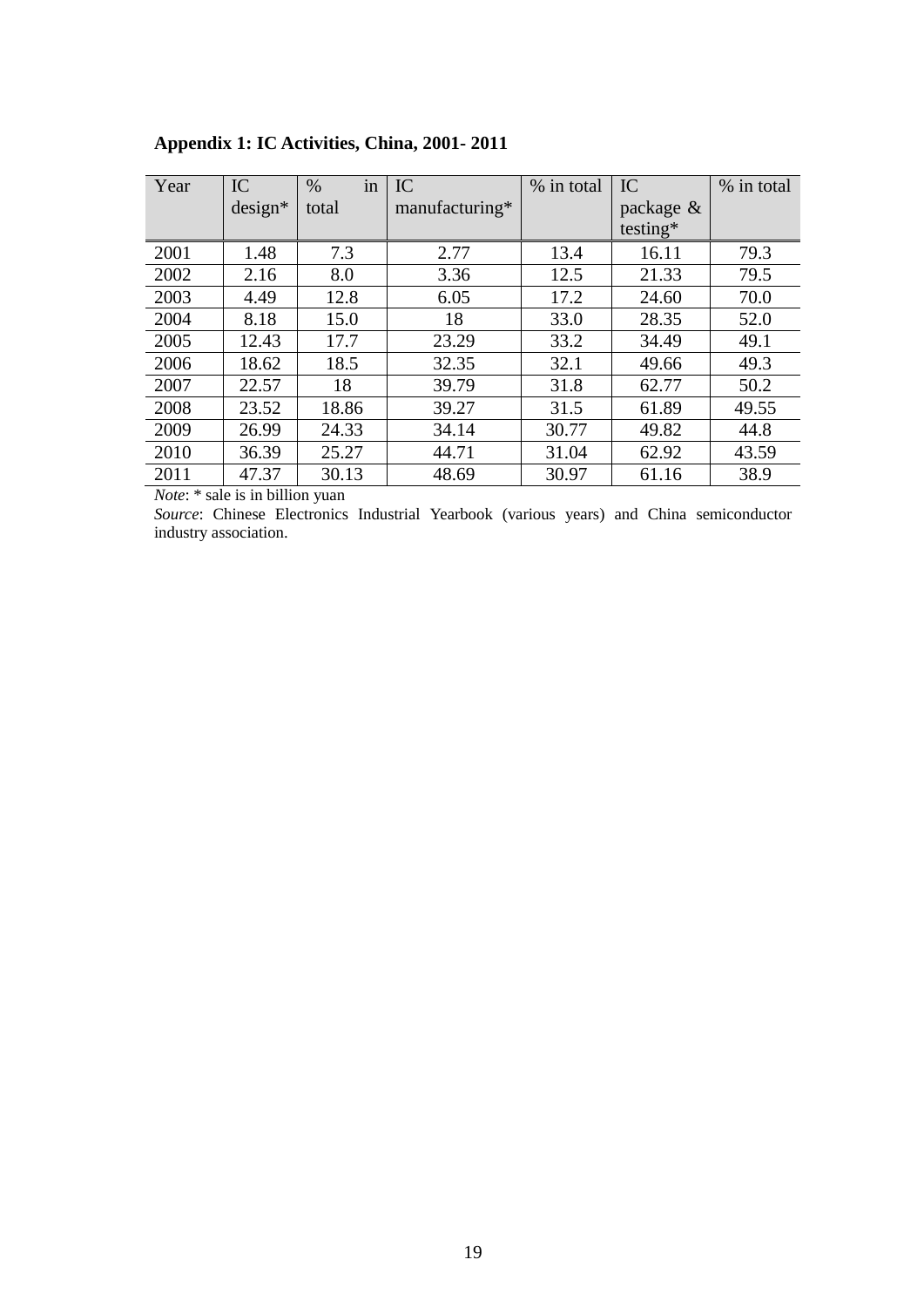| No.     | <b>Author(s)</b>                                                                           | <b>Title</b>                                                                                                                             | Year        |
|---------|--------------------------------------------------------------------------------------------|------------------------------------------------------------------------------------------------------------------------------------------|-------------|
| 2015-15 | Xin Xin KONG, Miao<br><b>ZHANG</b> and Santha<br>Chenayah RAMU                             | China's Semiconductor Industry in Global Value<br>Chains                                                                                 | Feb<br>2015 |
| 2015-14 | Tin Htoo NAING and<br>Yap Su FEI                                                           | Regional<br>Multinationals,<br>Technology<br>and<br>Linkages in Myanmar's Clothing Industry                                              | Feb<br>2015 |
| 2015-13 | Vanthana NOLINTHA<br>and Idris JAJRI                                                       | The Garment Industry in Laos: Technological<br>Capabilities, Global Production Chains<br>and<br>Competitiveness                          | Feb<br>2015 |
| 2015-12 | Miao ZHANG, Xin Xin<br>KONG, Santha<br>Chenayah RAMU                                       | The Transformation of the Clothing Industry in<br>China                                                                                  | Feb<br>2015 |
| 2015-11 | NGUYEN Dinh Chuc,<br>NGUYEN Dinh Anh,<br><b>NGUYEN Ha Trang</b><br>and NGUYEN Ngoc<br>Minh | institutions,<br>Regional<br>Host-site<br>Production<br>Linkages and Technological Upgrading: A study<br>of Automotive Firms in Vietnam  | Feb<br>2015 |
| 2015-10 | Pararapong<br><b>INTERAKUMNERD</b><br>and Kriengkrai<br><b>TECHAKANONT</b>                 | Intra-industry Trade, Product Fragmentation and<br>Technological Capability Development in Thai<br>Automotive Industry                   | Feb<br>2015 |
| 2015-09 | Rene E. OFRENEO                                                                            | Auto and Car Parts Production: Can the<br>Philippines Catch Up with Asia                                                                 | Feb<br>2015 |
| 2015-08 | Rajah RASIAH, Rafat<br>Beigpoor<br>SHAHRIVAR, Abdusy<br>Syakur AMIN                        | Host-site Support, Foreign Ownership, Regional<br>Linkages and Technological Capabilites:<br>Evidence from Automotive Firms in Indonesia | Feb<br>2015 |
| 2015-07 | Yansheng LI, Xin Xin<br>KONG, and Miao<br><b>ZHANG</b>                                     | Industrial Upgrading in Global Production<br>Networks: Te Case of the Chinese Automotive<br>Industry                                     | Feb<br>2015 |
| 2015-06 | Mukul G. ASHER and<br><b>Fauziah ZEN</b>                                                   | Social Protection in ASEAN: Challenges and<br>Initiatives for Post-2015 Vision                                                           | Feb<br>2015 |
| 2015-05 | Lili Yan ING, Stephen                                                                      | Business Licensing: A Key to Investment Climate                                                                                          | Feb         |

# **ERIA Discussion Paper Series**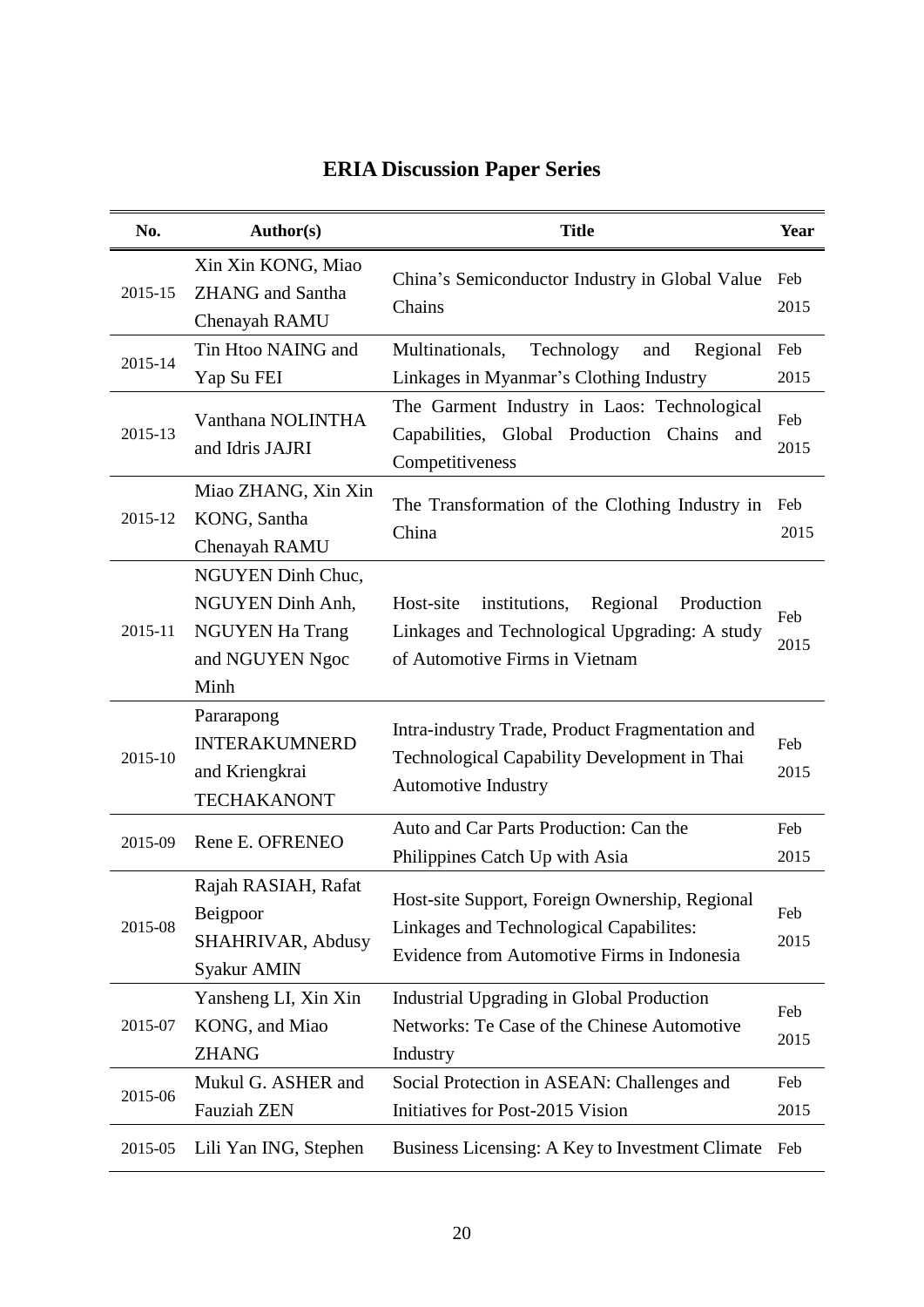| No.     | <b>Author(s)</b>      | <b>Title</b>                                    | <b>Year</b> |  |  |
|---------|-----------------------|-------------------------------------------------|-------------|--|--|
|         | MAGIERA, and Anika    | Reform                                          | 2015        |  |  |
|         | <b>WIDIANA</b>        |                                                 |             |  |  |
|         | Gemma ESTRADA,        |                                                 |             |  |  |
|         | James ANGRESANO,      |                                                 |             |  |  |
|         | Jo Thori LIND, Niku   |                                                 |             |  |  |
|         | MÄÄTÄNEN, William     | Fiscal Policy and Equity in Advanced Economies: | Jan         |  |  |
| 2015-04 | MCBRIDE, Donghyun     | Lessons for Asia                                | 2015        |  |  |
|         | PARK, Motohiro        |                                                 |             |  |  |
|         | SATO, and Karin       |                                                 |             |  |  |
|         | <b>SVANBORG-</b>      |                                                 |             |  |  |
|         | SJÖVALL               |                                                 |             |  |  |
|         |                       | Towards an Enabling Set of Rules of Origin for  | Jan         |  |  |
| 2015-03 | Erlinda M. MEDALLA    | the Regional Comprehensive Economic             | 2015        |  |  |
|         |                       | Partnership                                     |             |  |  |
| 2015-02 | Archanun              |                                                 |             |  |  |
|         | KOHPAIBOON and        | Use of FTAs from Thai Experience                | Jan         |  |  |
|         | Juthathip             |                                                 |             |  |  |
|         | <b>JONGWANICH</b>     |                                                 |             |  |  |
| 2015-01 | Misa OKABE            | Impact of Free Trade Agreements on Trade in     | Jan         |  |  |
|         |                       | East Asia                                       | 2015        |  |  |
| 2014-26 | Hikari ISHIDO         | Coverage of Trade in Services under ASEAN+1     | Dec         |  |  |
|         |                       | <b>FTAs</b>                                     | 2014        |  |  |
|         | Junianto James        | Searching for an Ideal International Investment | Dec         |  |  |
| 2014-25 | LOSARI                | Protection Regime for ASEAN + Dialogue          | 2014        |  |  |
|         |                       | Partners (RCEP): Where Do We Begin?             |             |  |  |
|         | Dayong ZHANG and      | Impact of International Oil Price Shocks on     | <b>Nov</b>  |  |  |
| 2014-24 | David C. Broadstock   | Consumption Expenditures in ASEAN and East      | 2014        |  |  |
|         |                       | Asia                                            |             |  |  |
|         | Dandan ZHANG,         | <b>Enhanced Measurement of Energy Market</b>    | <b>Nov</b>  |  |  |
| 2014-23 | Xunpeng SHI, and Yu   | Integration in East Asia: An Application of     | 2014        |  |  |
|         | <b>SHENG</b>          | <b>Dynamic Principal Component Analysis</b>     |             |  |  |
| 2014-22 | Yanrui WU             | Deregulation, Competition, and Market           | <b>Nov</b>  |  |  |
|         |                       | Integration in China's Electricity Sector       | 2014        |  |  |
| 2014-21 | Yanfei LI and Youngho | Infrastructure Investments for Power Trade and  | <b>Nov</b>  |  |  |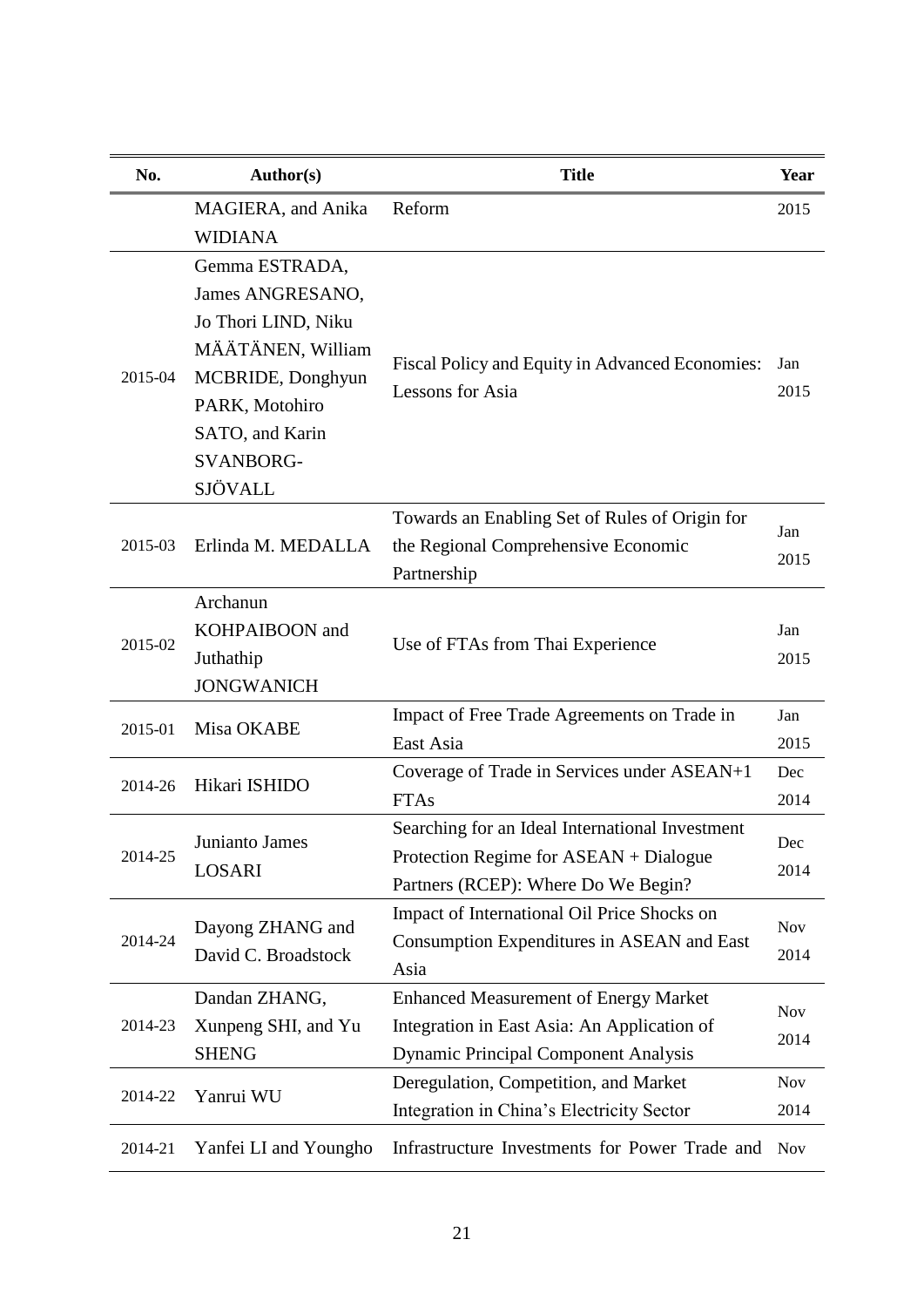| No.     | <b>Author(s)</b>                      | <b>Title</b>                                      | Year       |
|---------|---------------------------------------|---------------------------------------------------|------------|
|         | <b>CHANG</b>                          | Transmission in ASEAN+2: Costs, Benefits,         | 2014       |
|         |                                       | Long-Term<br>Prioritised<br>Contracts,<br>and     |            |
|         |                                       | Development                                       |            |
|         | Yu SHENG, Yanrui                      | Market Integration and Energy Trade Efficiency:   | <b>Nov</b> |
| 2014-20 | WU, Xunpeng SHI,                      | An Application of Malmqviat Index to Analyse      | 2014       |
|         | Dandan ZHANG                          | <b>Multi-Product Trade</b>                        |            |
|         | Andindya                              |                                                   |            |
| 2014-19 | <b>BHATTACHARYA</b>                   | ASEAN-India<br>Gas<br>Cooperation:<br>Redifining  | <b>Nov</b> |
|         | and Tania                             | India's "Look East" Policy with Myanmar           | 2014       |
|         | <b>BHATTACHARYA</b>                   |                                                   |            |
| 2014-18 | Olivier CADOT, Lili                   | How Restrictive Are ASEAN's RoO?                  | Sep        |
|         | Yan ING                               |                                                   | 2014       |
| 2014-17 |                                       | Import Penetration, Export Orientation, and Plant | July       |
|         | Sadayuki TAKII                        | Size in Indonesian Manufacturing                  | 2014       |
|         | Tomoko INUI, Keiko                    | Japanese Small and Medium-Sized Enterprises'      | July       |
| 2014-16 | ITO, and Daisuke                      | Export Decisions: The Role of Overseas Market     | 2014       |
|         | <b>MIYAKAWA</b>                       | Information                                       |            |
|         |                                       | Relationship<br>Trade-off<br>between<br>Energy    |            |
| 2014-15 | Han PHOUMIN and                       | Intensity-thus energy demand- and Income Level:   | June       |
|         | Fukunari KIMURA                       | Empirical Evidence and Policy Implications for    | 2014       |
|         |                                       | <b>ASEAN</b> and East Asia Countries              |            |
| 2014-14 |                                       | The Exporting and Productivity Nexus: Does        | May        |
|         | Cassey LEE                            | Firm Size Matter?                                 | 2014       |
| 2014-13 | Yifan ZHANG                           | Productivity Evolution of Chinese large and       | May        |
|         |                                       | Small Firms in the Era of Globalisation           | 2014       |
|         | Valéria SMEETS,                       |                                                   |            |
| 2014-12 | Sharon                                | Offshoring and the Shortening of the Quality      | May        |
|         | TRAIBERMAN,                           | Ladder: Evidence from Danish Apparel              | 2014       |
|         | Frederic WARZYNSKI                    |                                                   |            |
|         | <b>Inkyo CHEONG</b>                   | Korea's Policy Package for Enhancing its FTA      | May        |
| 2014-11 |                                       | Utilization and Implications for Korea's Policy   | 2014       |
|         | Sothea OUM, Dionisius                 | Constraints, Determinants of SME Innovation,      | May        |
| 2014-10 | NARJOKO, and<br><b>Charles HARVIE</b> | and the Role of Government Support                | 2014       |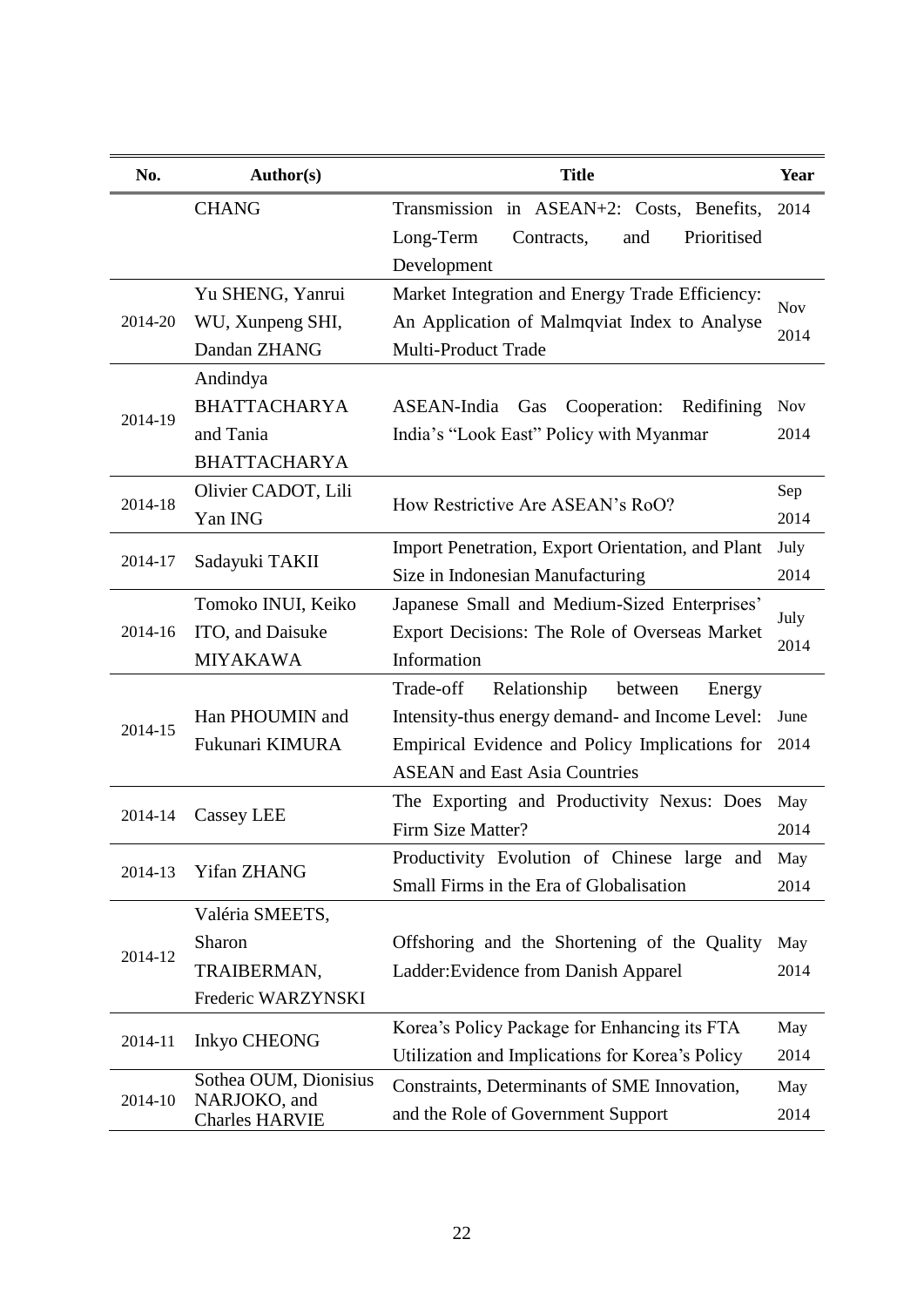| No.     | Author(s)                                                       | <b>Title</b>                                     | Year        |
|---------|-----------------------------------------------------------------|--------------------------------------------------|-------------|
| 2014-09 | <b>Christopher PARSONS</b><br>and Pierre-Louis Vézina           | Migrant Networks and Trade: The Vietnamese       | May         |
|         |                                                                 | Boat People as a Natural Experiment              | 2014        |
|         | Kazunobu                                                        | Dynamic Tow-way Relationship between             | May         |
| 2014-08 | HAYAKAWA and<br>Toshiyuki MATSUURA                              | Exporting and Importing: Evidence from Japan     | 2014        |
|         |                                                                 | Firm-level Evidence on Productivity              |             |
| 2014-07 | DOAN Thi Thanh Ha<br>and Kozo KIYOTA                            | Differentials and Turnover in Vietnamese         | Apr         |
|         |                                                                 | Manufacturing                                    | 2014        |
|         |                                                                 | Multiproduct Firms, Export Product Scope, and    |             |
| 2014-06 | Larry QIU and Miaojie<br>YU                                     | Trade Liberalization: The Role of Managerial     | Apr<br>2014 |
|         |                                                                 | Efficiency                                       |             |
|         |                                                                 | Analysis on Price Elasticity of Energy Demand    |             |
| 2014-05 | Han PHOUMIN and<br>Shigeru KIMURA                               | in East Asia: Empirical Evidence and Policy      | Apr<br>2014 |
|         |                                                                 | Implications for ASEAN and East Asia             |             |
|         | Youngho CHANG and<br>Yanfei LI                                  | Non-renewable Resources in Asian Economies:      | Feb<br>2014 |
| 2014-04 |                                                                 | Perspectives of Availability, Applicability,     |             |
|         |                                                                 | Acceptability, and Affordability                 |             |
| 2014-03 | Yasuyuki SAWADA<br>and Fauziah ZEN                              | Disaster Management in ASEAN                     | Jan         |
|         |                                                                 |                                                  | 2014        |
| 2014-02 | Cassey LEE                                                      | Competition Law Enforcement in Malaysia          | Jan         |
|         |                                                                 |                                                  | 2014        |
| 2014-01 | <b>Rizal SUKMA</b>                                              | ASEAN Beyond 2015: The Imperatives for           | Jan         |
|         |                                                                 | <b>Further Institutional Changes</b>             | 2014        |
| 2013-38 | Toshihiro OKUBO,<br>Fukunari KIMURA,<br>Nozomu TESHIMA          | Asian Fragmentation in the Global Financial      | Dec         |
|         |                                                                 | Crisis                                           | 2013        |
| 2013-37 | Xunpeng SHI and                                                 | <b>Assessment of ASEAN Energy Cooperation</b>    | Dec         |
|         | Cecilya MALIK                                                   | within the ASEAN Economic Community              | 2013        |
|         | Tereso S. TULLAO, Jr.<br>And Christopher James<br><b>CABUAY</b> | <b>Eduction and Human Capital Development to</b> | Dec         |
| 2013-36 |                                                                 | Strengthen R&D Capacity in the ASEAN             | 2013        |
| 2013-35 |                                                                 | Estimating the Effects of West Sumatra Public    | Dec<br>2013 |
|         | Paul A. RASCHKY                                                 | Asset Insurance Program on Short-Term            |             |
|         |                                                                 | Recovery after the September 2009 Earthquake     |             |
| 2013-34 | Nipon<br>POAPONSAKORN and<br>Pitsom MEETHOM                     | Impact of the 2011 Floods, and Food              | <b>Nov</b>  |
|         |                                                                 | Management in Thailand                           | 2013        |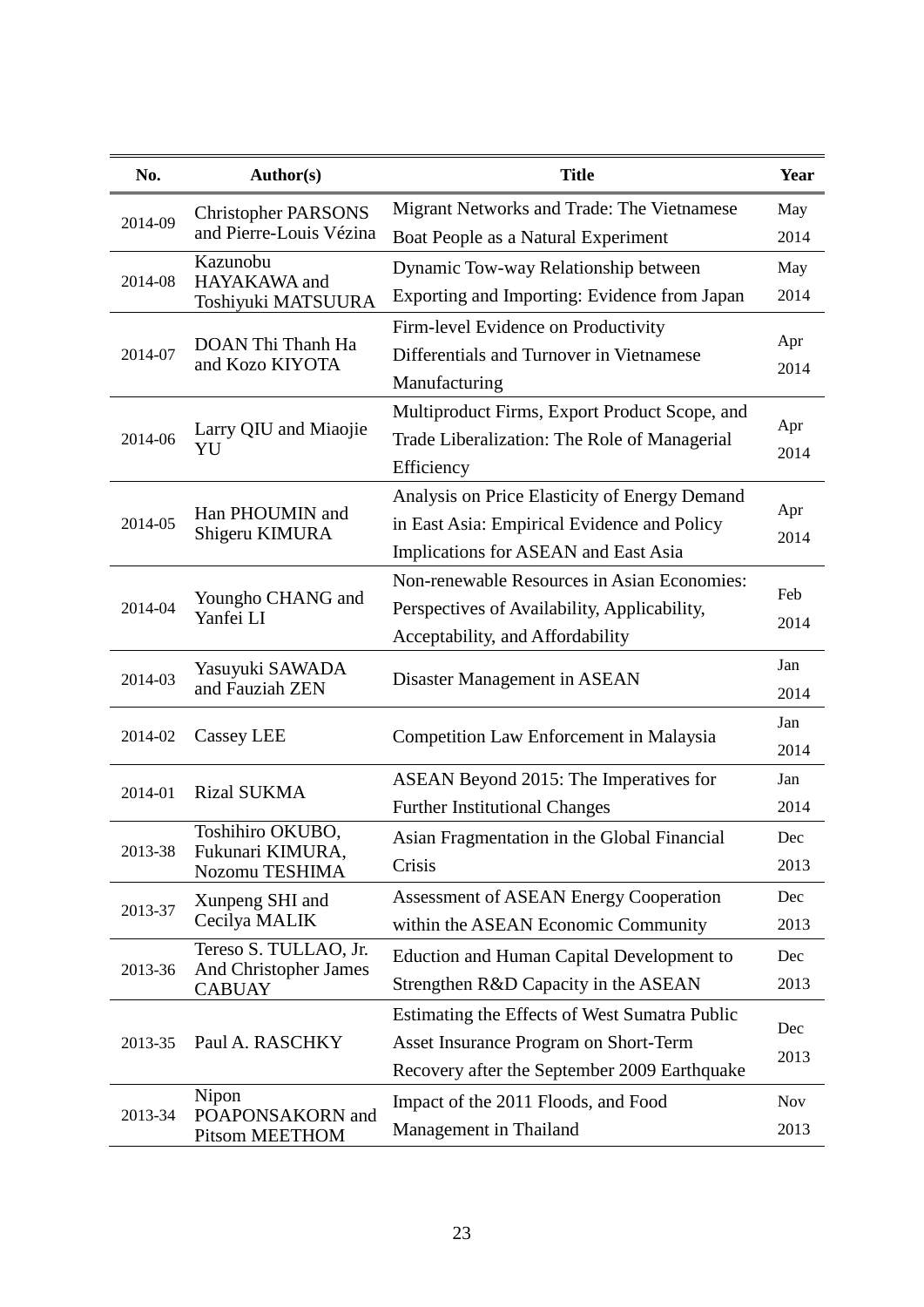| No.     | <b>Author(s)</b>                              | <b>Title</b>                                         | Year       |
|---------|-----------------------------------------------|------------------------------------------------------|------------|
| 2013-33 | Mitsuyo ANDO                                  | Development and Resructuring of Regional             | <b>Nov</b> |
|         |                                               | Production/Distribution Networks in East Asia        | 2013       |
|         | Mitsuyo ANDO and                              | <b>Evolution of Machinery Production Networks:</b>   | <b>Nov</b> |
| 2013-32 | Fukunari KIMURA                               | Linkage of North America with East Asia?             | 2013       |
| 2013-31 | Mitsuyo ANDO and                              | What are the Opportunities and Challenges for        | <b>Nov</b> |
|         | Fukunari KIMURA                               | ASEAN?                                               | 2013       |
| 2013-30 | <b>Simon PEETMAN</b>                          | Standards Harmonisation in ASEAN: Progress,          | <b>Nov</b> |
|         |                                               | Challenges and Moving Beyond 2015                    | 2013       |
|         | Jonathan KOH and                              | Towards a Truly Seamless Single Windows and          | <b>Nov</b> |
| 2013-29 | Andrea Feldman                                | Trade Facilitation Regime in ASEAN Beyond            | 2013       |
|         | <b>MOWERMAN</b>                               | 2015                                                 |            |
|         |                                               | <b>Stimulating Innovation in ASEAN Institutional</b> | <b>Nov</b> |
| 2013-28 | Rajah RASIAH                                  | Support, R&D Activity and Intelletual Property       | 2013       |
|         |                                               | <b>Rights</b>                                        |            |
| 2013-27 | Maria Monica<br><b>WIHARDJA</b>               | Financial Integration Challenges in ASEAN            | <b>Nov</b> |
|         |                                               | beyond 2015                                          | 2013       |
|         | <b>Tomohiro MACHIKITA</b><br>and Yasushi UEKI | Who Disseminates Technology to Whom, How,            | <b>Nov</b> |
| 2013-26 |                                               | and Why: Evidence from Buyer-Seller Business         | 2013       |
|         |                                               | <b>Networks</b>                                      |            |
| 2013-25 | Fukunari KIMURA                               | Reconstructing the Concept of "Single Market a       | Oct        |
|         |                                               | Production Base" for ASEAN beyond 2015               | 2013       |
|         | Olivier CADOT<br>Ernawati MUNADI              | Streamlining NTMs in ASEAN:                          | Oct        |
| 2013-24 | Lili Yan ING                                  | The Way Forward                                      | 2013       |
|         |                                               |                                                      |            |
|         | Charles HARVIE,                               | Small and Medium Enterprises' Access to              | Oct        |
| 2013-23 | Dionisius NARJOKO,                            | Finance: Evidence from Selected Asian                | 2013       |
|         | Sothea OUM                                    | Economies                                            |            |
| 2013-22 | Alan Khee-Jin TAN                             | Toward a Single Aviation Market in ASEAN:            | Oct        |
|         |                                               | <b>Regulatory Reform and Industry Challenges</b>     | 2013       |
| 2013-21 | Hisanobu SHISHIDO,                            | Moving MPAC Forward: Strengthening                   |            |
|         | Shintaro SUGIYAMA,                            | Public-Private Partnership, Improving Project        | Oct        |
|         | Fauziah ZEN                                   | Portfolio and in Search of Practical Financing       | 2013       |
|         |                                               | Schemes                                              |            |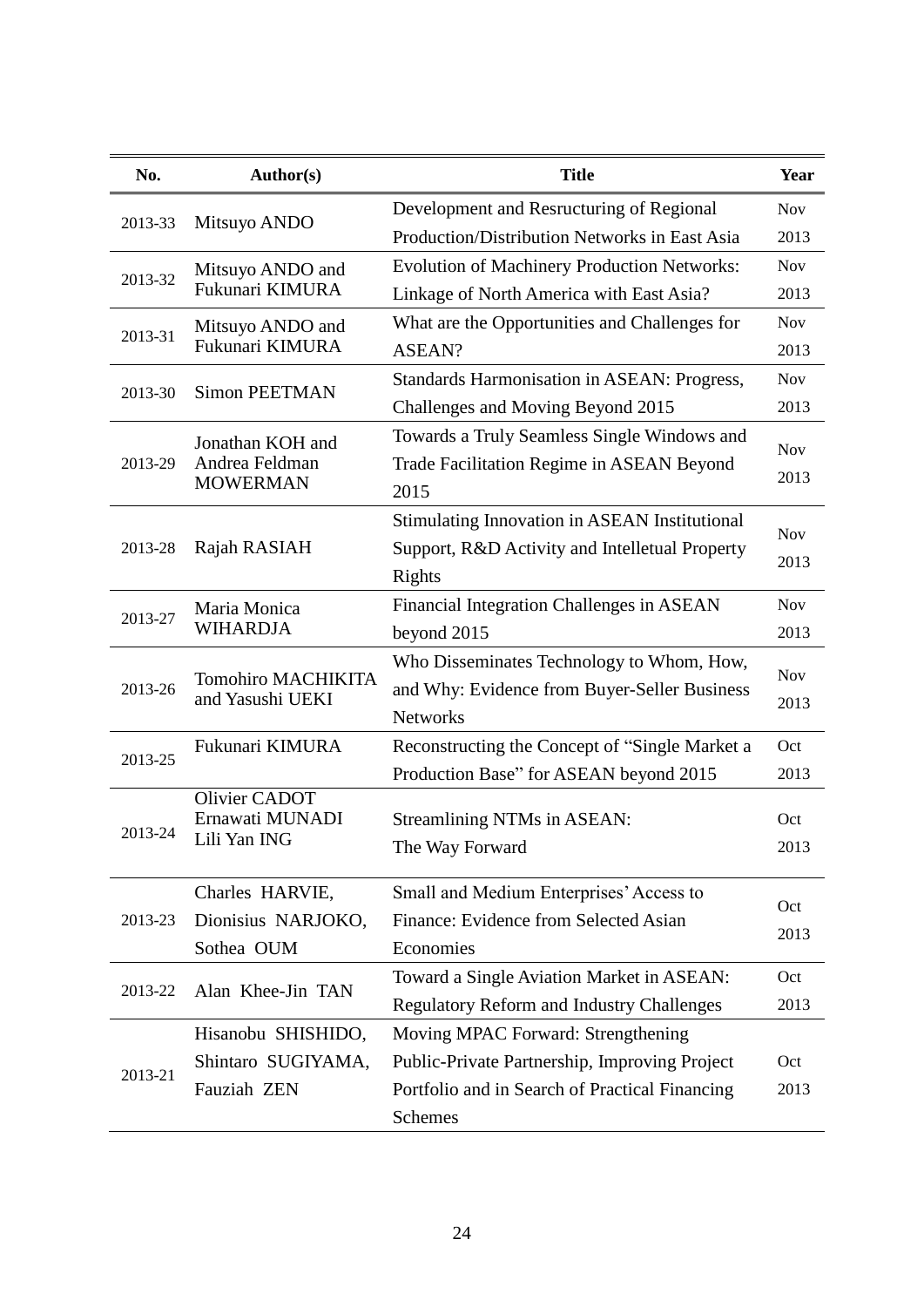| No.     | <b>Author(s)</b>                                                                                          | <b>Title</b>                                                                                                                              | Year        |
|---------|-----------------------------------------------------------------------------------------------------------|-------------------------------------------------------------------------------------------------------------------------------------------|-------------|
| 2013-20 | Barry DESKER, Mely<br><b>CABALLERO-ANTH</b><br>ONY, Paul TENG                                             | Thought/Issues Paper on ASEAN Food Security:<br>Towards a more Comprehensive Framework                                                    | Oct<br>2013 |
| 2013-19 | Toshihiro KUDO,<br>Satoru KUMAGAI, So<br><b>UMEZAKI</b>                                                   | Making Myanmar the Star Growth Performer in<br>ASEAN in the Next Decade: A Proposal of Five<br><b>Growth Strategies</b>                   | Sep<br>2013 |
| 2013-18 | Ruperto MAJUCA                                                                                            | Managing Economic Shocks and<br>Macroeconomic Coordination in an Integrated<br>Region: ASEAN Beyond 2015                                  | Sep<br>2013 |
| 2013-17 | Cassy LEE and Yoshifumi<br><b>FUKUNAGA</b>                                                                | <b>Competition Policy Challenges of Single Market</b><br>and Production Base                                                              | Sep<br>2013 |
| 2013-16 | Simon TAY                                                                                                 | Growing an ASEAN Voice? : A Common<br>Platform in Global and Regional Governance                                                          | Sep<br>2013 |
| 2013-15 | Danilo C. ISRAEL and<br>Roehlano M. BRIONES                                                               | Impacts of Natural Disasters on Agriculture, Food<br>Security, and Natural Resources and Environment in<br>the Philippines                | Aug<br>2013 |
| 2013-14 | Allen Yu-Hung LAI and<br>Seck L. TAN                                                                      | Impact of Disasters and Disaster Risk Management in<br>Singapore: A Case Study of Singapore's Experience<br>in Fighting the SARS Epidemic | Aug<br>2013 |
| 2013-13 | <b>Brent LAYTON</b>                                                                                       | Impact of Natural Disasters on Production Networks<br>and Urbanization in New Zealand                                                     | Aug<br>2013 |
| 2013-12 | Mitsuyo ANDO                                                                                              | Impact of Recent Crises and Disasters on Regional<br>Production/Distribution Networks and Trade in Japan                                  | Aug<br>2013 |
| 2013-11 | Le Dang TRUNG                                                                                             | Economic and Welfare Impacts of Disasters in East<br>Asia and Policy Responses: The Case of Vietnam                                       | Aug<br>2013 |
| 2013-10 | Sann VATHANA, Sothea<br>OUM, Ponhrith KAN,<br><b>Colas CHERVIER</b>                                       | Impact of Disasters and Role of Social Protection in<br>Natural Disaster Risk Management in Cambodia                                      | Aug<br>2013 |
| 2013-09 | Sommarat CHANTARAT,<br>Krirk PANNANGPETCH,<br>Nattapong<br>PUTTANAPONG, Preesan<br>RAKWATIN, and Thanasin | Index-Based Risk Financing and Development of<br>Natural Disaster Insurance Programs in Developing<br><b>Asian Countries</b>              | Aug<br>2013 |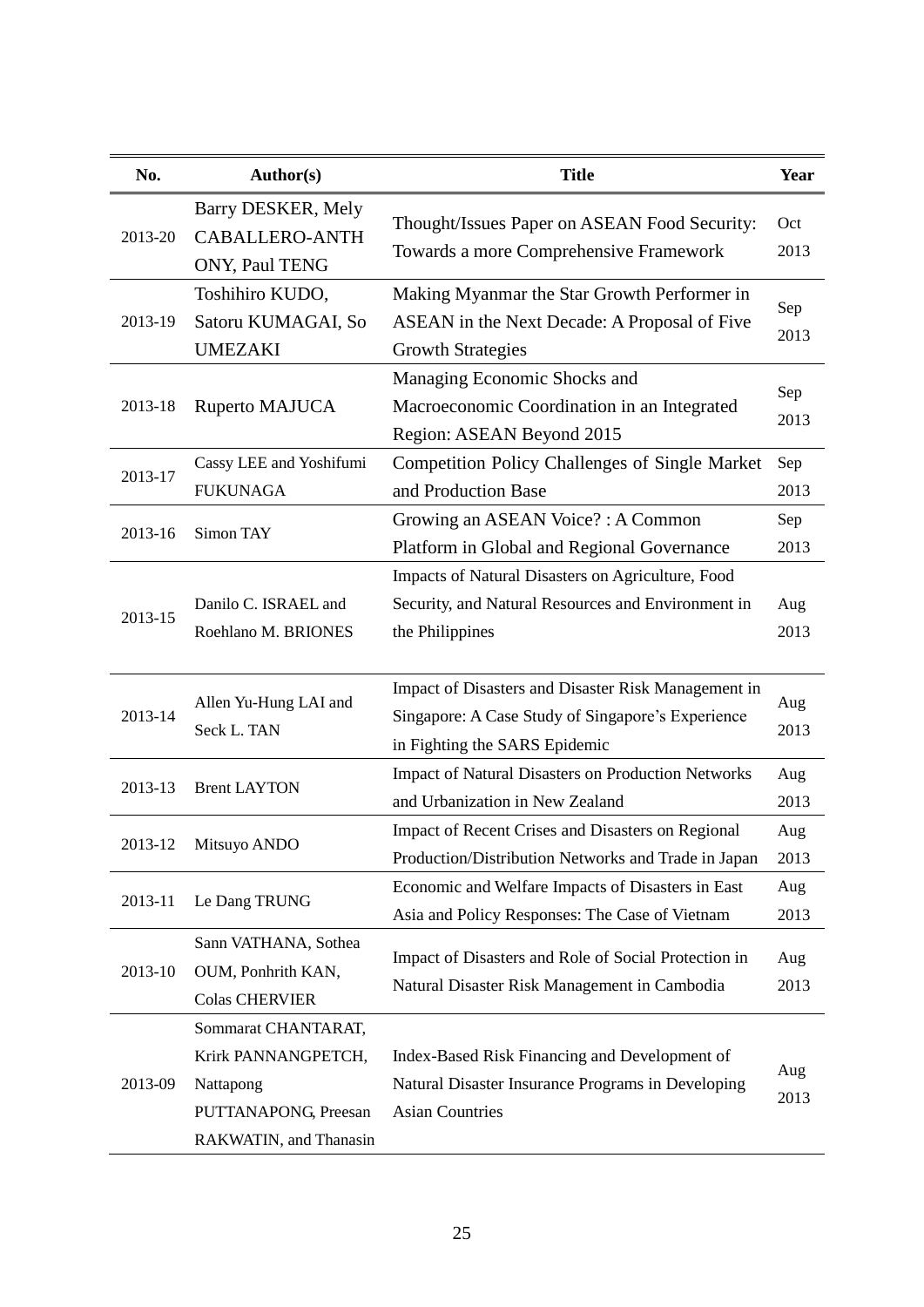| No.     | <b>Author(s)</b>         | <b>Title</b>                                         | Year        |
|---------|--------------------------|------------------------------------------------------|-------------|
|         | <b>TANOMPONGPHANDH</b>   |                                                      |             |
|         | Ikumo ISONO and Satoru   | Long-run Economic Impacts of Thai Flooding:          | July        |
| 2013-08 | <b>KUMAGAI</b>           | Geographical Simulation Analysis                     | 2013        |
|         | Yoshifumi FUKUNAGA       | Assessing the Progress of Services Liberalization in | May         |
| 2013-07 | and Hikaru ISHIDO        | the ASEAN-China Free Trade Area (ACFTA)              | 2013        |
|         | Ken ITAKURA, Yoshifumi   |                                                      |             |
| 2013-06 | FUKUNAGA, and Ikumo      | A CGE Study of Economic Impact of Accession of       | May<br>2013 |
|         | <b>ISONO</b>             | Hong Kong to ASEAN-China Free Trade Agreement        |             |
|         | Misa OKABE and Shujiro   |                                                      | May         |
| 2013-05 | <b>URATA</b>             | The Impact of AFTA on Intra-AFTA Trade               | 2013        |
|         | Kohei SHIINO             | How Far Will Hong Kong's Accession to ACFTA will     | May         |
| 2013-04 |                          | Impact on Trade in Goods?                            | 2013        |
| 2013-03 | Cassey LEE and Yoshifumi | <b>ASEAN Regional Cooperation on Competition</b>     | Apr         |
|         | <b>FUKUNAGA</b>          | Policy                                               | 2013        |
|         | Yoshifumi FUKUNAGA       | Taking ASEAN+1 FTAs towards the RCEP:                | Jan         |
| 2013-02 |                          |                                                      | 2013        |
|         | and Ikumo ISONO          | A Mapping Study                                      |             |
|         |                          | Impact of Liberalization and Improved Connectivity   | Jan         |
| 2013-01 | Ken ITAKURA              | and Facilitation in ASEAN for the ASEAN Economic     |             |
|         |                          | Community                                            | 2013        |
| 2012-17 | Sun XUEGONG, Guo         | Market Entry Barriers for FDI and Private Investors: | Aug         |
|         | LIYAN, Zeng ZHENG        | Lessons from China's Electricity Market              | 2012        |
|         | Yanrui WU                | Electricity Market Integration: Global Trends and    | Aug         |
| 2012-16 |                          | Implications for the EAS Region                      | 2012        |
|         |                          | Power Generation and Cross-border Grid Planning for  |             |
| 2012-15 | Youngho CHANG, Yanfei    | the Integrated ASEAN Electricity Market: A Dynamic   | Aug         |
|         | LI                       | <b>Linear Programming Model</b>                      | 2012        |
|         |                          | Economic Development, Energy Market Integration and  | Aug         |
| 2012-14 | Yanrui WU, Xunpeng SHI   | Energy Demand: Implications for East Asia            | 2012        |
|         | Joshua AIZENMAN,         | The Relationship between Structural Change and       |             |
| 2012-13 | Minsoo LEE, and          | Inequality: A Conceptual Overview with Special       | July        |
|         | Donghyun PARK            | Reference to Developing Asia                         | 2012        |
| 2012-12 | Hyun-Hoon LEE, Minsoo    | Growth Policy and Inequality in Developing Asia:     | July        |
|         | LEE, and Donghyun PARK   | Lessons from Korea                                   | 2012        |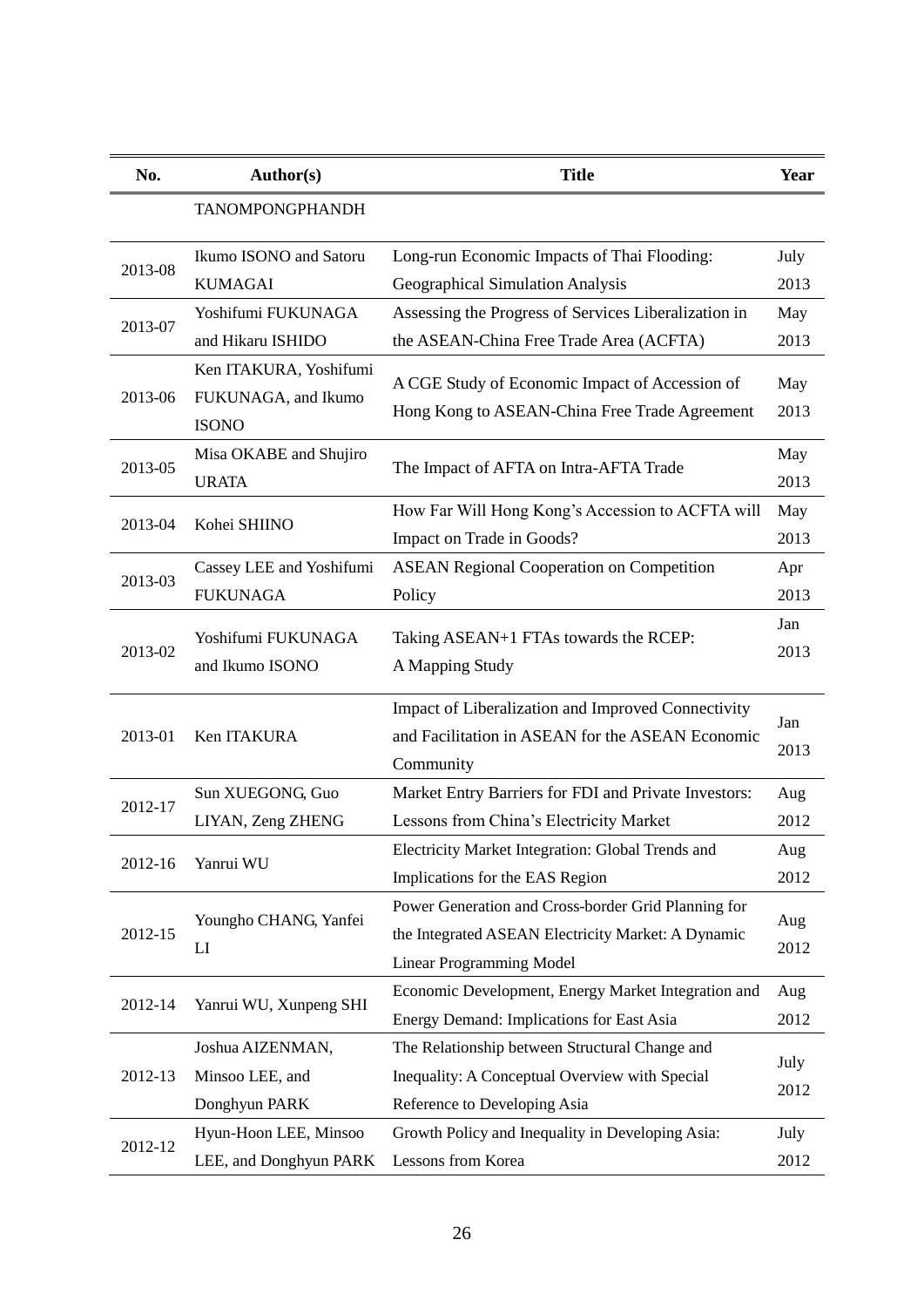| No.     | <b>Author(s)</b>                                                 | <b>Title</b>                                                                                                                                                 | Year         |
|---------|------------------------------------------------------------------|--------------------------------------------------------------------------------------------------------------------------------------------------------------|--------------|
| 2012-11 |                                                                  | Knowledge Flows, Organization and Innovation:                                                                                                                | June         |
|         | Cassey LEE                                                       | Firm-Level Evidence from Malaysia                                                                                                                            | 2012         |
| 2012-10 | Jacques MAIRESSE, Pierre<br>MOHNEN, Yayun ZHAO,<br>and Feng ZHEN | Globalization, Innovation and Productivity in<br>Manufacturing Firms: A Study of Four Sectors of China                                                       | June<br>2012 |
| 2012-09 | Ari KUNCORO                                                      | Globalization and Innovation in Indonesia: Evidence<br>from Micro-Data on Medium and Large Manufacturing<br>Establishments                                   | June<br>2012 |
| 2012-08 | Alfons PALANGKARAYA                                              | The Link between Innovation and Export: Evidence<br>from Australia's Small and Medium Enterprises                                                            | June<br>2012 |
|         | Chin Hee HAHN and                                                | Direction of Causality in Innovation-Exporting Linkage:                                                                                                      | June         |
| 2012-07 | Chang-Gyun PARK                                                  | Evidence on Korean Manufacturing                                                                                                                             | 2012         |
| 2012-06 | Keiko ITO                                                        | Source of Learning-by-Exporting Effects: Does<br><b>Exporting Promote Innovation?</b>                                                                        | June<br>2012 |
| 2012-05 | Rafaelita M. ALDABA                                              | Trade Reforms, Competition, and Innovation in the<br>Philippines                                                                                             | June<br>2012 |
| 2012-04 | Toshiyuki MATSUURA<br>and Kazunobu<br><b>HAYAKAWA</b>            | The Role of Trade Costs in FDI Strategy of<br>Heterogeneous Firms: Evidence from Japanese<br>Firm-level Data                                                 | June<br>2012 |
| 2012-03 | Kazunobu HAYAKAWA,<br>Fukunari KIMURA, and<br>Hyun-Hoon LEE      | How Does Country Risk Matter for Foreign Direct<br>Investment?                                                                                               | Feb<br>2012  |
| 2012-02 | Ikumo ISONO, Satoru<br>KUMAGAI, Fukunari<br><b>KIMURA</b>        | Agglomeration and Dispersion in China and ASEAN:<br>A Geographical Simulation Analysis                                                                       | Jan<br>2012  |
| 2012-01 | Mitsuyo ANDO and<br>Fukunari KIMURA                              | How Did the Japanese Exports Respond to Two Crises<br>in the International Production Network?: The Global<br>Financial Crisis and the East Japan Earthquake | Jan<br>2012  |
| 2011-10 | Tomohiro MACHIKITA<br>and Yasushi UEKI                           | Interactive Learning-driven Innovation in<br>Upstream-Downstream Relations: Evidence from<br>Mutual Exchanges of Engineers in Developing<br>Economies        | Dec<br>2011  |
| 2011-09 | Joseph D. ALBA, Wai-Mun<br>CHIA, and Donghyun                    | Foreign Output Shocks and Monetary Policy Regimes<br>in Small Open Economies: A DSGE Evaluation of East                                                      | Dec<br>2011  |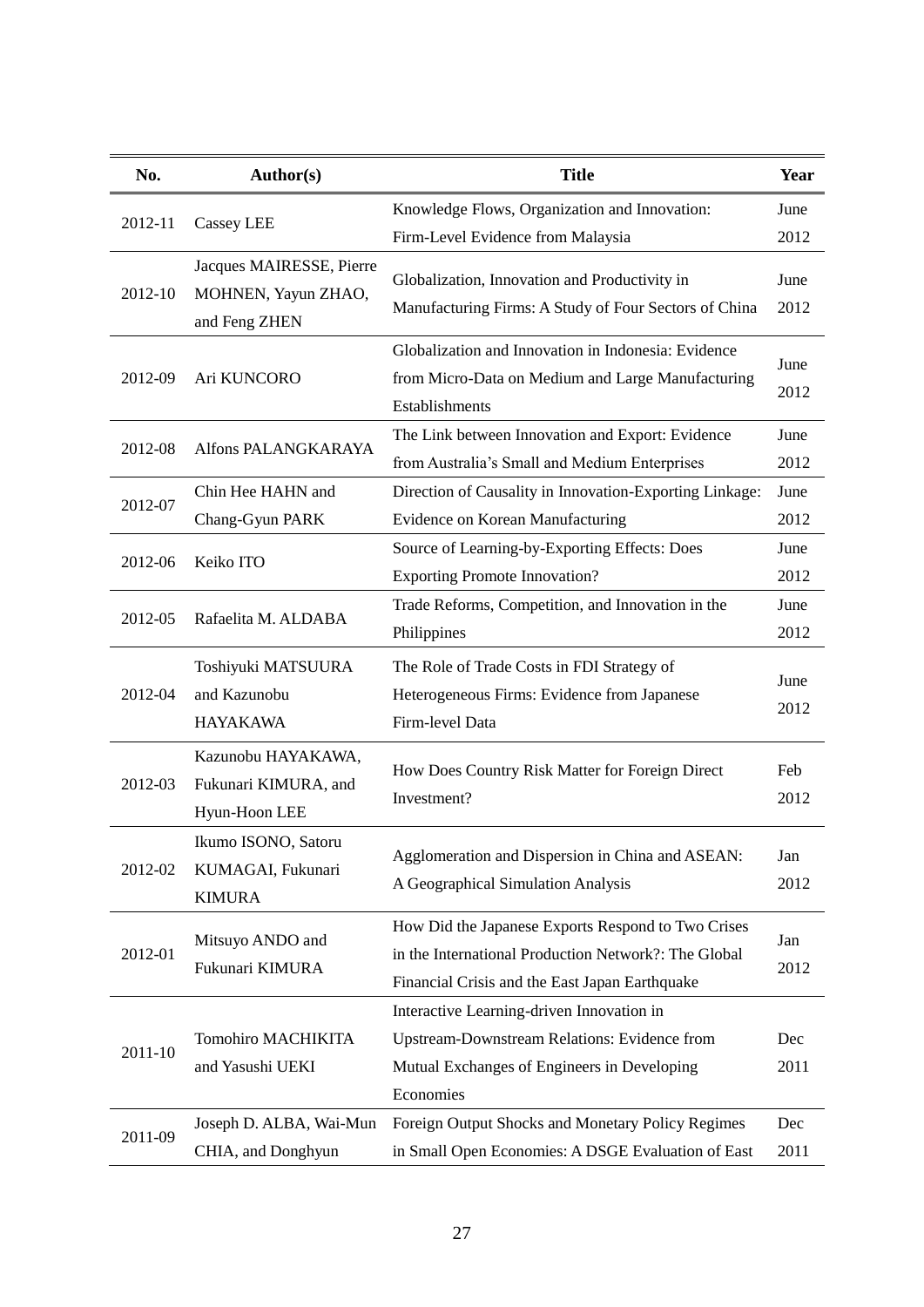| No.     | Author(s)                                                                        | <b>Title</b>                                                                                                                                                  | Year               |
|---------|----------------------------------------------------------------------------------|---------------------------------------------------------------------------------------------------------------------------------------------------------------|--------------------|
|         | <b>PARK</b>                                                                      | Asia                                                                                                                                                          |                    |
| 2011-08 | <b>Tomohiro MACHIKITA</b><br>and Yasushi UEKI                                    | Impacts of Incoming Knowledge on Product Innovation:<br>Econometric Case Studies of Technology Transfer of<br>Auto-related Industries in Developing Economies | <b>Nov</b><br>2011 |
| 2011-07 | Yanrui WU                                                                        | Gas Market Integration: Global Trends and Implications<br>for the EAS Region                                                                                  | <b>Nov</b><br>2011 |
| 2011-06 | Philip Andrews-SPEED                                                             | Energy Market Integration in East Asia: A Regional<br>Public Goods Approach                                                                                   | <b>Nov</b><br>2011 |
| 2011-05 | Yu SHENG,<br>Xunpeng SHI                                                         | <b>Energy Market Integration and Economic</b><br>Convergence: Implications for East Asia                                                                      | Oct<br>2011        |
| 2011-04 | Sang-Hyop LEE, Andrew<br>MASON, and Donghyun<br><b>PARK</b>                      | Why Does Population Aging Matter So Much for<br>Asia? Population Aging, Economic Security and<br>Economic Growth in Asia                                      | Aug<br>2011        |
| 2011-03 | Xunpeng SHI,<br>Shinichi GOTO                                                    | Harmonizing Biodiesel Fuel Standards in East Asia:<br>Current Status, Challenges and the Way Forward                                                          | May<br>2011        |
| 2011-02 | Hikari ISHIDO                                                                    | Liberalization of Trade in Services under ASEAN+n:<br>A Mapping Exercise                                                                                      | May<br>2011        |
| 2011-01 | Kuo-I CHANG, Kazunobu<br><b>HAYAKAWA</b><br>Toshiyuki MATSUURA                   | Location Choice of Multinational Enterprises in<br>China: Comparison between Japan and Taiwan                                                                 | Mar<br>2011        |
| 2010-11 | Charles HARVIE,<br>Dionisius NARJOKO,<br>Sothea OUM                              | Firm Characteristic Determinants of SME<br>Participation in Production Networks                                                                               | Oct<br>2010        |
| 2010-10 | Mitsuyo ANDO                                                                     | Machinery Trade in East Asia, and the Global<br><b>Financial Crisis</b>                                                                                       | Oct<br>2010        |
| 2010-09 | Fukunari KIMURA<br>Ayako OBASHI                                                  | <b>International Production Networks in Machinery</b><br>Industries: Structure and Its Evolution                                                              | Sep<br>2010        |
| 2010-08 | Tomohiro MACHIKITA,<br>Shoichi MIYAHARA,<br>Masatsugu TSUJI, and<br>Yasushi UEKI | Detecting Effective Knowledge Sources in Product<br>Innovation: Evidence from Local Firms and<br>MNCs/JVs in Southeast Asia                                   | Aug<br>2010        |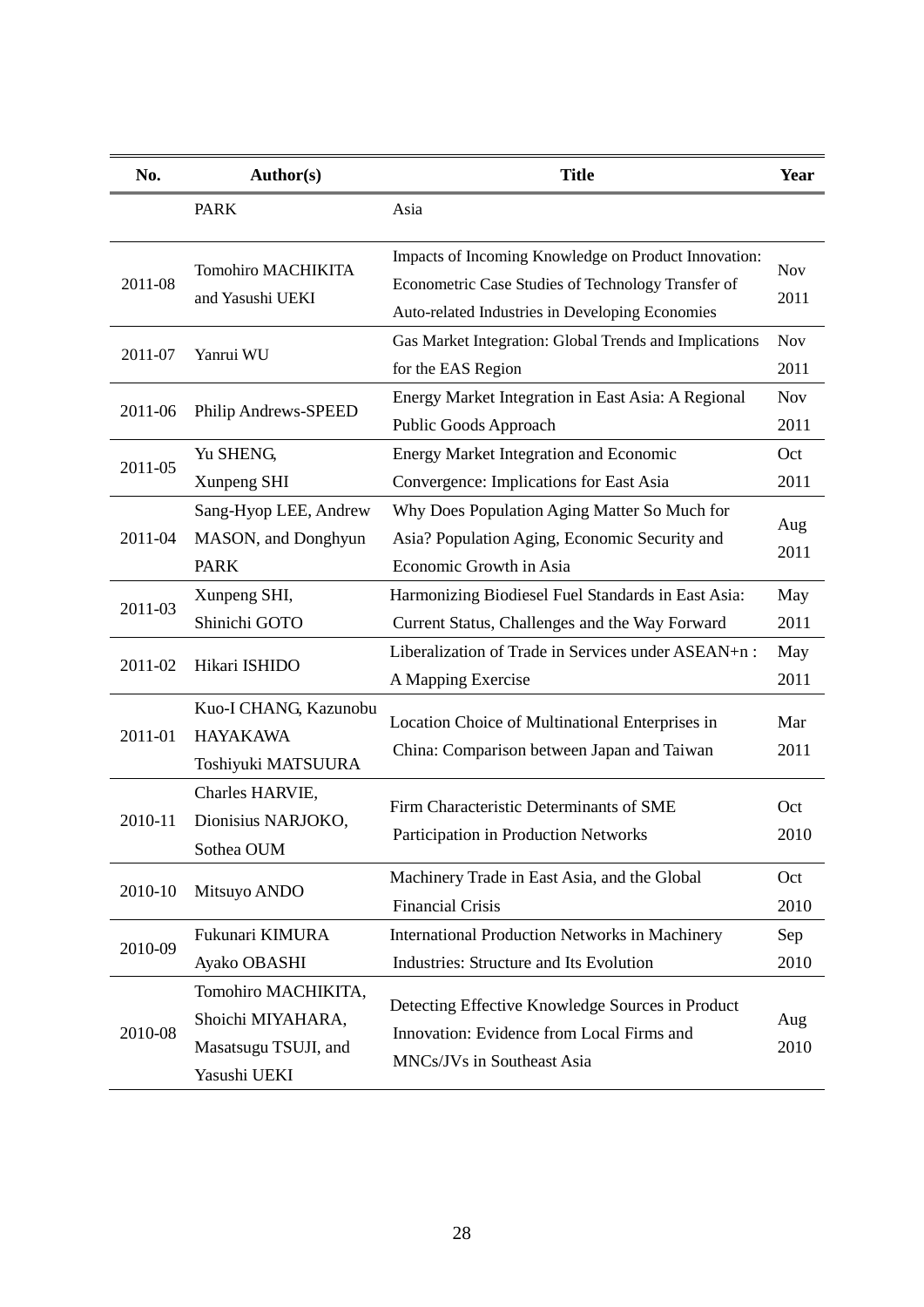| No.     | Author(s)                                                                              | <b>Title</b>                                                                                                                | Year               |
|---------|----------------------------------------------------------------------------------------|-----------------------------------------------------------------------------------------------------------------------------|--------------------|
| 2010-07 | Tomohiro MACHIKITA,<br>Masatsugu TSUJI, and<br>Yasushi UEKI                            | How ICTs Raise Manufacturing Performance:<br>Firm-level Evidence in Southeast Asia                                          | Aug<br>2010        |
| 2010-06 | Xunpeng SHI                                                                            | Carbon Footprint Labeling Activities in the East Asia<br>Summit Region: Spillover Effects to Less Developed<br>Countries    | July<br>2010       |
| 2010-05 | Kazunobu HAYAKAWA,<br>Fukunari KIMURA, and<br><b>Tomohiro MACHIKITA</b>                | Firm-level Analysis of Globalization: A Survey of the<br><b>Eight Literatures</b>                                           | Mar<br>2010        |
| 2010-04 | <b>Tomohiro MACHIKITA</b><br>and Yasushi UEKI                                          | The Impacts of Face-to-face and Frequent<br>Interactions on Innovation:<br><b>Upstream-Downstream Relations</b>             | Feb<br>2010        |
| 2010-03 | <b>Tomohiro MACHIKITA</b><br>and Yasushi UEKI                                          | Innovation in Linked and Non-linked Firms:<br>Effects of Variety of Linkages in East Asia                                   | Feb<br>2010        |
| 2010-02 | <b>Tomohiro MACHIKITA</b><br>and Yasushi UEKI                                          | Search-theoretic Approach to Securing New<br>Impacts of Geographic Proximity for<br>Suppliers:<br>Importer and Non-importer | Feb<br>2010        |
| 2010-01 | <b>Tomohiro MACHIKITA</b><br>and Yasushi UEKI                                          | Spatial Architecture of the Production Networks in<br>Southeast Asia:<br>Empirical Evidence from Firm-level Data            | Feb<br>2010        |
| 2009-23 | Dionisius NARJOKO                                                                      | Foreign Presence Spillovers and Firms' Export<br>Response:<br>Evidence from the Indonesian Manufacturing                    | <b>Nov</b><br>2009 |
| 2009-22 | Kazunobu HAYAKAWA,<br>Daisuke HIRATSUKA,<br>Kohei SHIINO, and Seiya<br><b>SUKEGAWA</b> | Who Uses Free Trade Agreements?                                                                                             | <b>Nov</b><br>2009 |
| 2009-21 | Ayako OBASHI                                                                           | Resiliency of Production Networks in Asia:<br>Evidence from the Asian Crisis                                                | Oct<br>2009        |
| 2009-20 | Mitsuyo ANDO and<br>Fukunari KIMURA                                                    | Fragmentation in East Asia: Further Evidence                                                                                | Oct<br>2009        |
| 2009-19 | Xunpeng SHI                                                                            | The Prospects for Coal: Global Experience and<br><b>Implications for Energy Policy</b>                                      | Sept<br>2009       |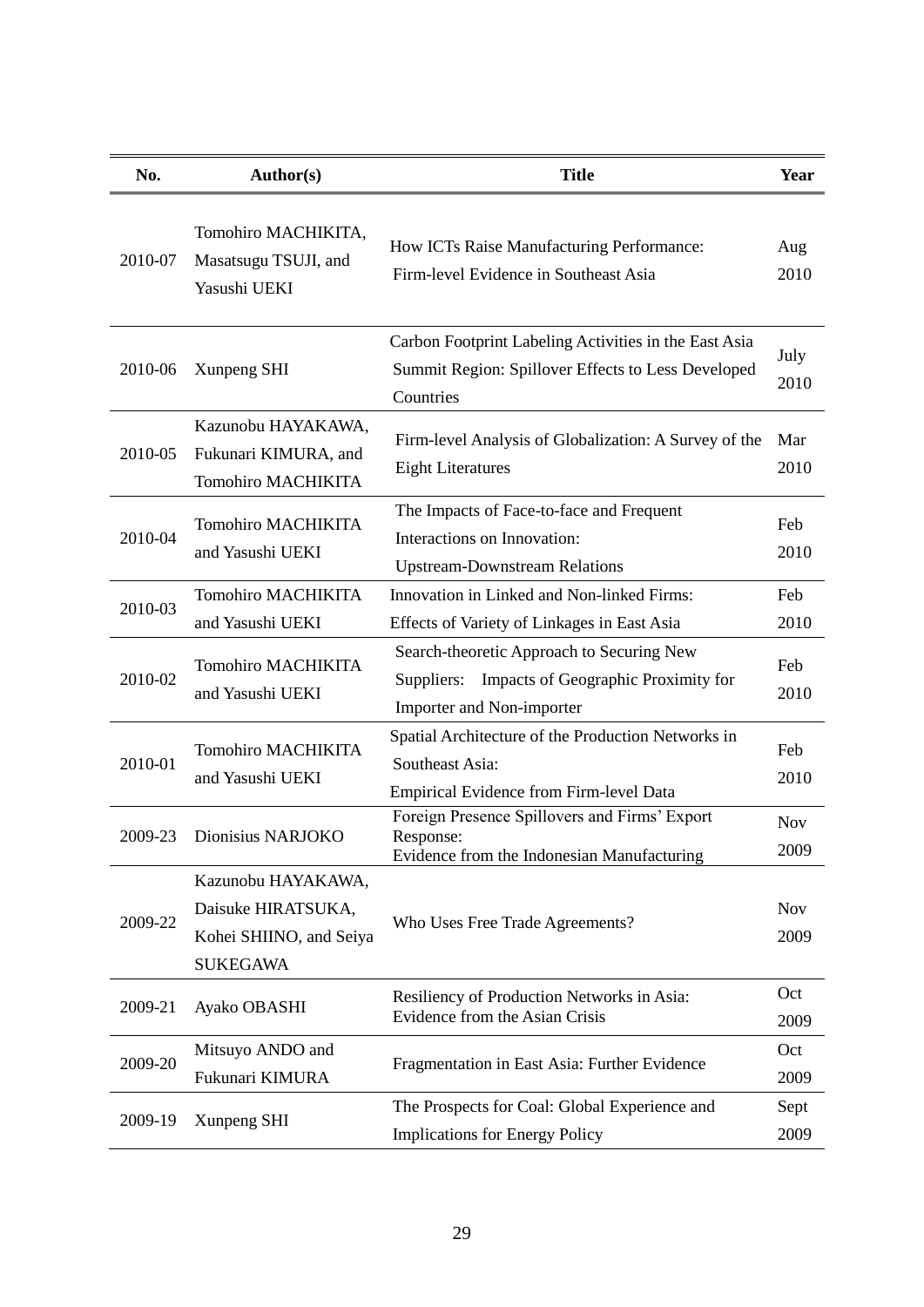| No.     | <b>Author(s)</b>                                                        | <b>Title</b>                                                                                                                              | Year        |
|---------|-------------------------------------------------------------------------|-------------------------------------------------------------------------------------------------------------------------------------------|-------------|
| 2009-18 |                                                                         | Income Distribution and Poverty in a CGE                                                                                                  | Jun         |
|         | Sothea OUM                                                              | A Proposed Methodology<br>Framework:                                                                                                      | 2009        |
|         | Erlinda M. MEDALLA                                                      | <b>ASEAN Rules of Origin: Lessons and</b>                                                                                                 | Jun         |
| 2009-17 | and Jenny BALBOA                                                        | Recommendations for the Best Practice                                                                                                     | 2009        |
| 2009-16 | Masami ISHIDA                                                           | Special Economic Zones and Economic Corridors                                                                                             | Jun<br>2009 |
| 2009-15 | Toshihiro KUDO                                                          | Border Area Development in the GMS: Turning the<br>Periphery into the Center of Growth                                                    | May<br>2009 |
| 2009-14 | Claire HOLLWEG and                                                      | Measuring Regulatory Restrictions in Logistics                                                                                            | Apr         |
|         | Marn-Heong WONG                                                         | Services                                                                                                                                  | 2009        |
| 2009-13 | Loreli C. De DIOS                                                       | <b>Business View on Trade Facilitation</b>                                                                                                | Apr<br>2009 |
| 2009-12 | Patricia SOURDIN and<br><b>Richard POMFRET</b>                          | Monitoring Trade Costs in Southeast Asia                                                                                                  | Apr<br>2009 |
| 2009-11 | Philippa DEE and<br>Huong DINH                                          | Barriers to Trade in Health and Financial Services in<br><b>ASEAN</b>                                                                     | Apr<br>2009 |
| 2009-10 | Sayuri SHIRAI                                                           | The Impact of the US Subprime Mortgage Crisis on<br>the World and East Asia: Through Analyses of<br><b>Cross-border Capital Movements</b> | Apr<br>2009 |
| 2009-09 | Mitsuyo ANDO<br>and<br>Akie IRIYAMA                                     | International Production Networks and Export/Import<br>Responsiveness to Exchange Rates: The Case of<br>Japanese Manufacturing Firms      | Mar<br>2009 |
| 2009-08 | Archanun<br><b>KOHPAIBOON</b>                                           | Vertical and Horizontal FDI Technology<br>Spillovers: Evidence from Thai Manufacturing                                                    | Mar<br>2009 |
| 2009-07 | Kazunobu HAYAKAWA,<br>Fukunari KIMURA, and<br>Toshiyuki MATSUURA        | Gains from Fragmentation at the Firm Level:<br>Evidence from Japanese Multinationals in East Asia                                         | Mar<br>2009 |
| 2009-06 | Dionisius A. NARJOKO                                                    | Plant Entry in a More<br>LiberalisedIndustrialisationProcess:<br>An Experience<br>of Indonesian Manufacturing during the 1990s            | Mar<br>2009 |
| 2009-05 | Kazunobu HAYAKAWA,<br>Fukunari KIMURA, and<br><b>Tomohiro MACHIKITA</b> | Firm-level Analysis of Globalization: A Survey                                                                                            | Mar<br>2009 |